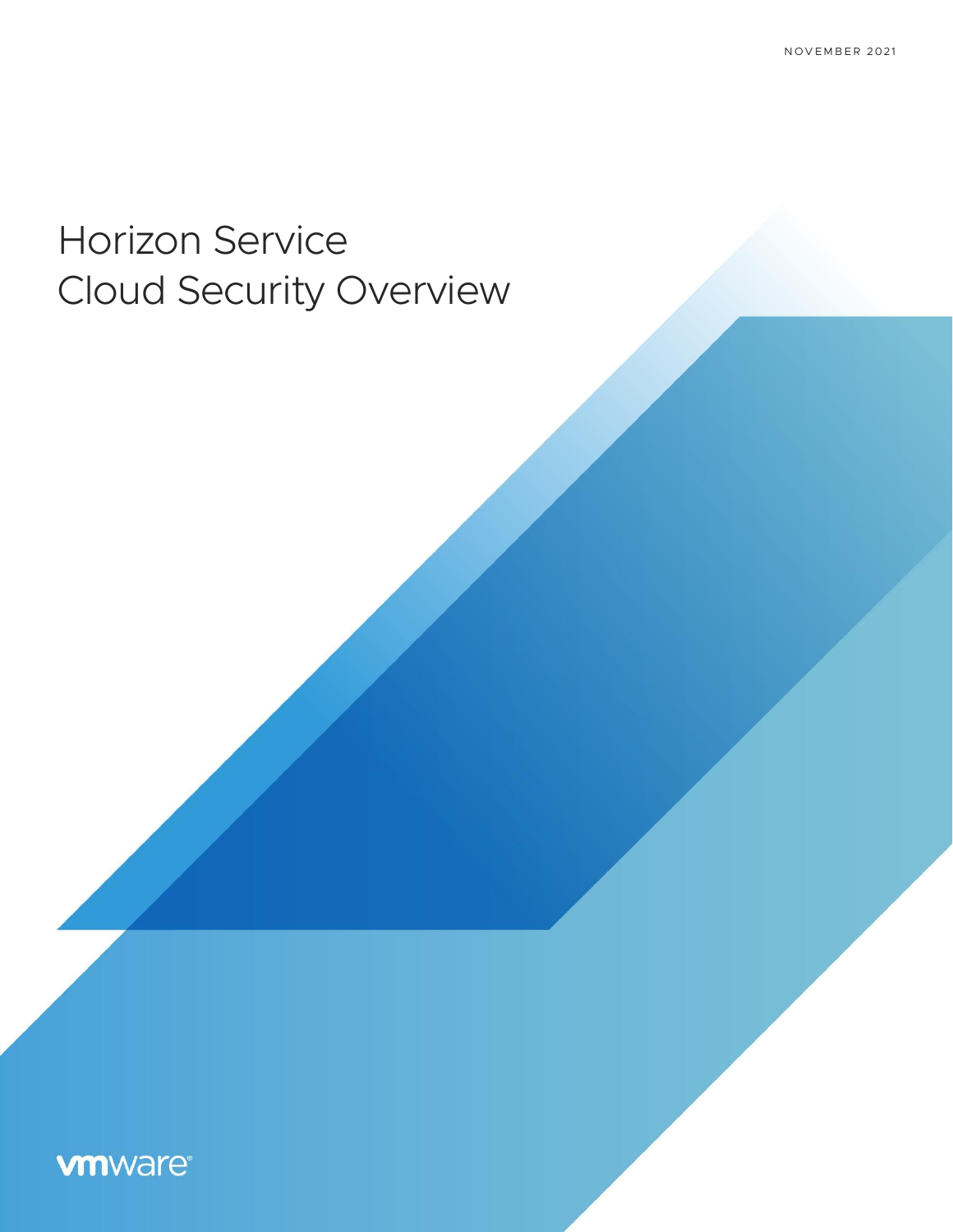## Table of contents

| Document Scope                      | 5 |
|-------------------------------------|---|
|                                     |   |
|                                     |   |
| VMware Information Security Program | 6 |
|                                     |   |
|                                     |   |
|                                     |   |
|                                     |   |
|                                     |   |
|                                     |   |
|                                     |   |
|                                     |   |
|                                     |   |
|                                     |   |
|                                     |   |
|                                     |   |
|                                     |   |
|                                     |   |
|                                     |   |
|                                     |   |
|                                     |   |
|                                     |   |
|                                     |   |
|                                     |   |
|                                     |   |
|                                     |   |
|                                     |   |
|                                     |   |
|                                     |   |
|                                     |   |
|                                     |   |
|                                     |   |
|                                     |   |

TECHNICAL WHITE PAPER | 2

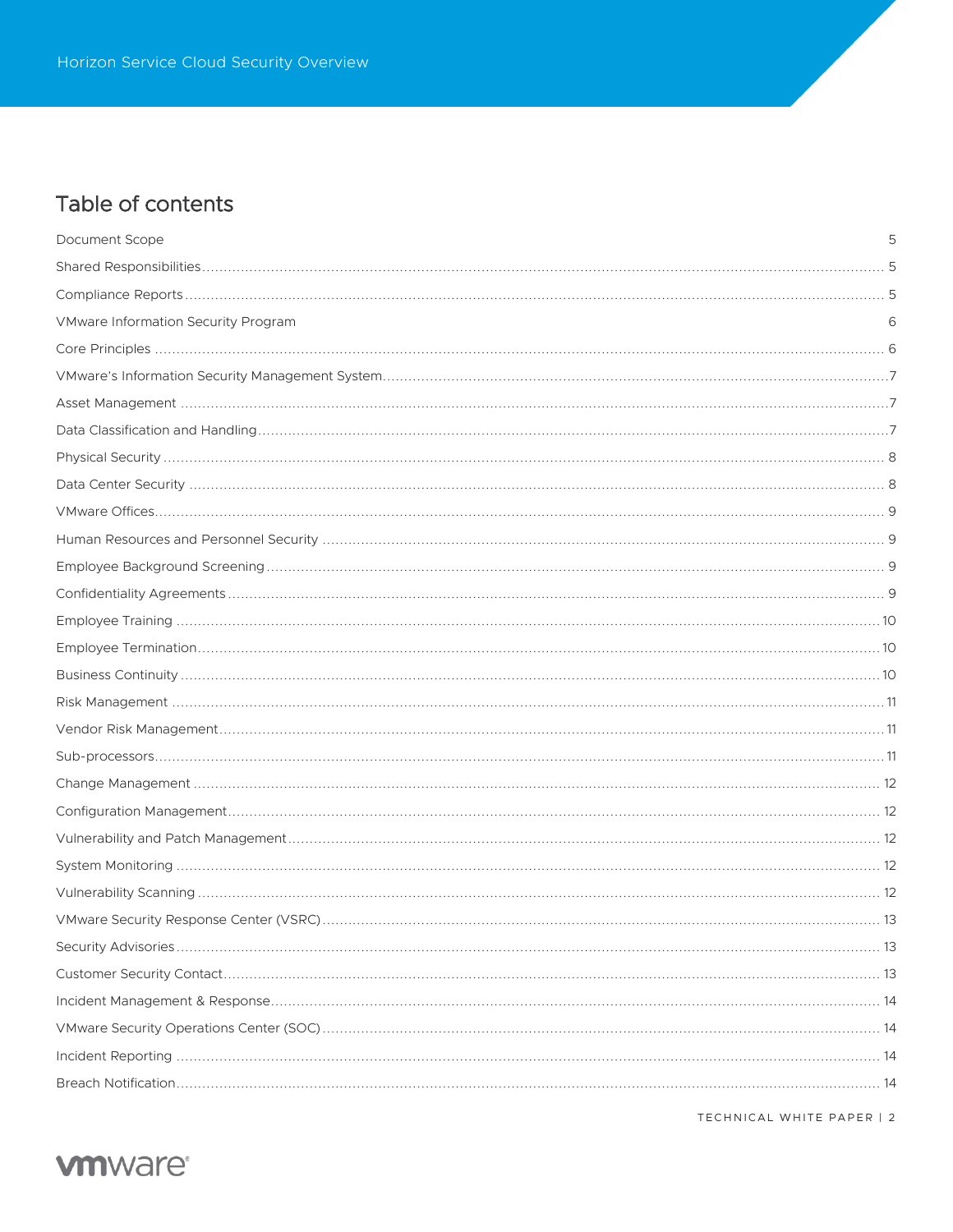| Horizon Service Cloud Security Overview | 17                        |
|-----------------------------------------|---------------------------|
|                                         |                           |
|                                         |                           |
|                                         |                           |
|                                         |                           |
|                                         |                           |
|                                         |                           |
|                                         |                           |
|                                         |                           |
|                                         |                           |
|                                         |                           |
|                                         |                           |
|                                         |                           |
|                                         |                           |
|                                         |                           |
|                                         |                           |
|                                         |                           |
|                                         |                           |
|                                         |                           |
|                                         |                           |
|                                         |                           |
|                                         |                           |
|                                         |                           |
|                                         |                           |
|                                         |                           |
|                                         |                           |
|                                         |                           |
|                                         | TECHNICAL WHITE PAPER   3 |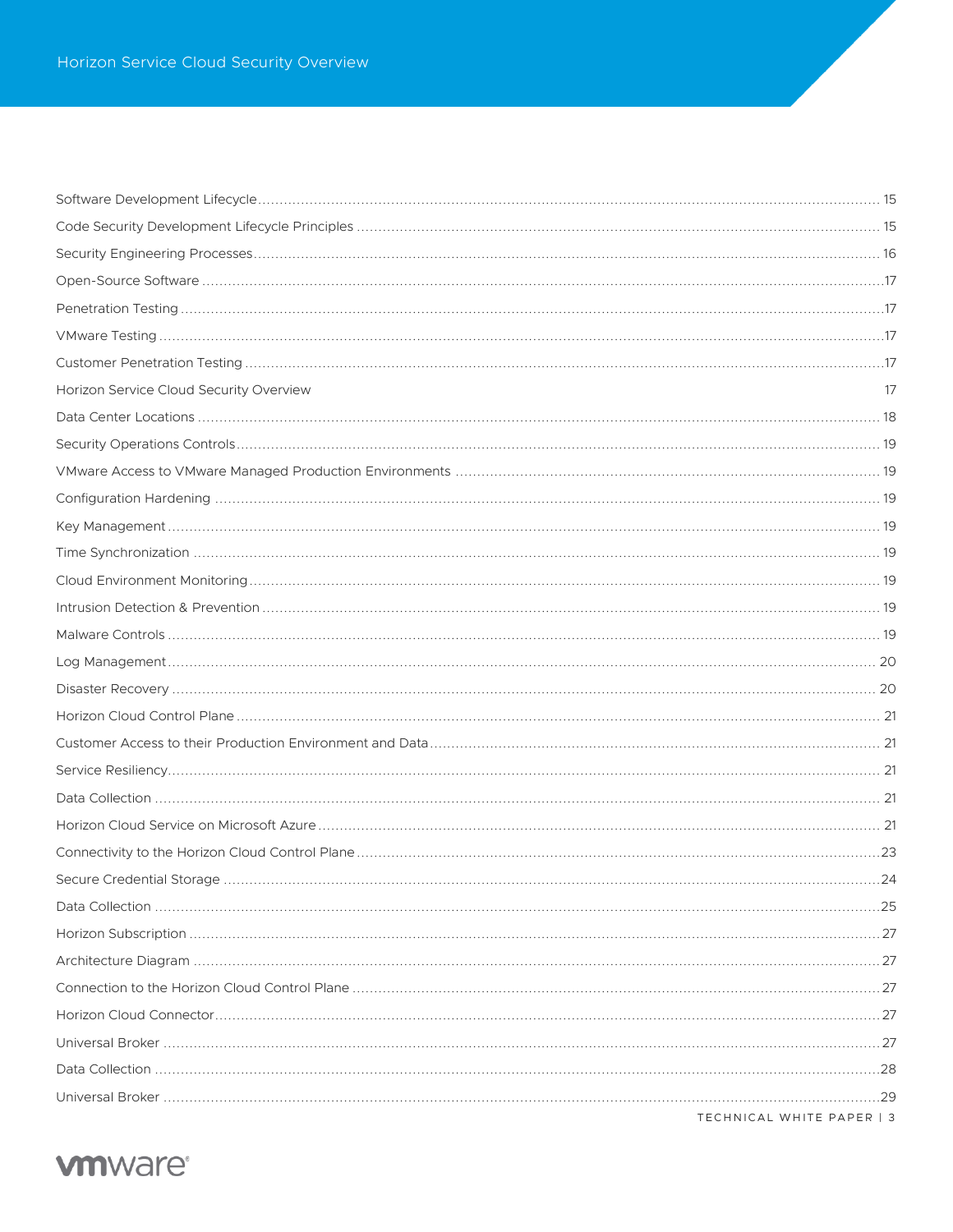| Standard Hosting Agreements and Service Resources | 35 |
|---------------------------------------------------|----|
|                                                   |    |
|                                                   |    |
|                                                   |    |
|                                                   |    |
|                                                   |    |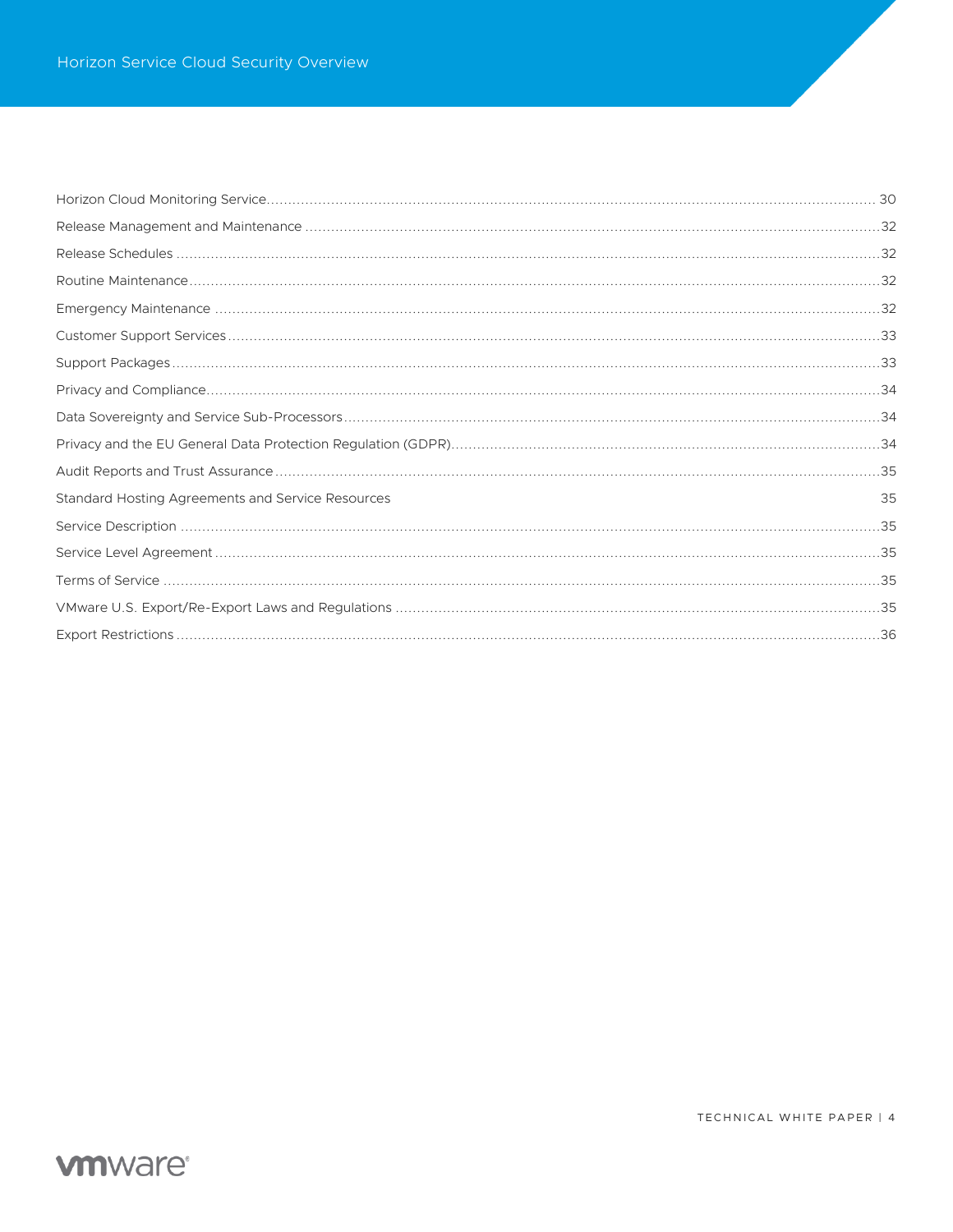## <span id="page-4-0"></span>Document Scope

This document provides an overview of the security controls implemented in the cloud connected components of Horizon Service. Within this document, VMware Horizon® Service ("Horizon Service" or the "Service Offering") includes the following individual services: VMware Horizon® 8 subscription and VMware Horizon® Cloud Service on Microsoft Azure.

The Service Offering provides access to the Horizon Cloud Control Plane that is hosted in VMware-managed Microsoft Azure instances located in the US, Ireland, Germany, Australia, Japan and the UK. The Horizon Cloud control plane provides access to the VMware Horizon Cloud Manager console to orchestrate and manage the customer's Horizon Service workloads. This document also provides details for components leveraged by the solution such as the Universal Broker, and Cloud Monitoring Service.

Horizon Services have achieved PCI-DSS compliance; customers can review the PCI Attestation of Compliance (PCI AOC) for component scoping and compliance details with the PCI-DSS standard. *[The PCI AOC](https://cloud.vmware.com/trust-center/compliance/)* is available to download directly from the *[VMware Cloud Trust Center](https://cloud.vmware.com/trust-center/compliance/)*.

This document's intent is to provide readers with an understanding of how Horizon Service approaches cloud security, the key mechanisms and processes that VMware uses to manage information security as well as describing shared responsibilities for providing security in a modern cloud computing environment.

This document assumes at least intermediate knowledge of Horizon Service and focuses on the policies, processes, and controls supporting the cloud delivered service. Federal Risk and Authorization Management Program (FedRAMP) is not in scope for this document.

## <span id="page-4-1"></span>Shared Responsibilities

The end-to-end security of the Horizon Service is shared between VMware and our customers. Responsibilities change by the underlying Horizon Service workload.

VMware provides security for the aspects of the Horizon Service offering over which we have sole physical, logical, and administrative level control. Customers are responsible for the aspects of the service offering over which they have administrative level access or control.

VMware leverages IaaS providers globally to support the Horizon Service offering. These providers maintain physical and environmental security controls for the cloud-delivered service. Specific details regarding these providers can be found in the *[Horizon Service Sub-Processors](https://www.vmware.com/content/dam/digitalmarketing/vmware/en/pdf/downloads/eula/vmw-horizon-service-sub-processors.pdf) Addendum*

## <span id="page-4-2"></span>Compliance Reports

Horizon Cloud control plane and Horizon Cloud Service on Microsoft Azure are PCI-DSS certified and have achieved Service Organization Control (SOC) 2 Type 2 and SOC 3 audits.

VMware can provide copies of audit reports under an NDA; please contact your VMware account representative to request this report. Refer to the *[VMware Cloud Trust Center](https://cloud.vmware.com/trust-center)* for the latest list of industry certifications by service.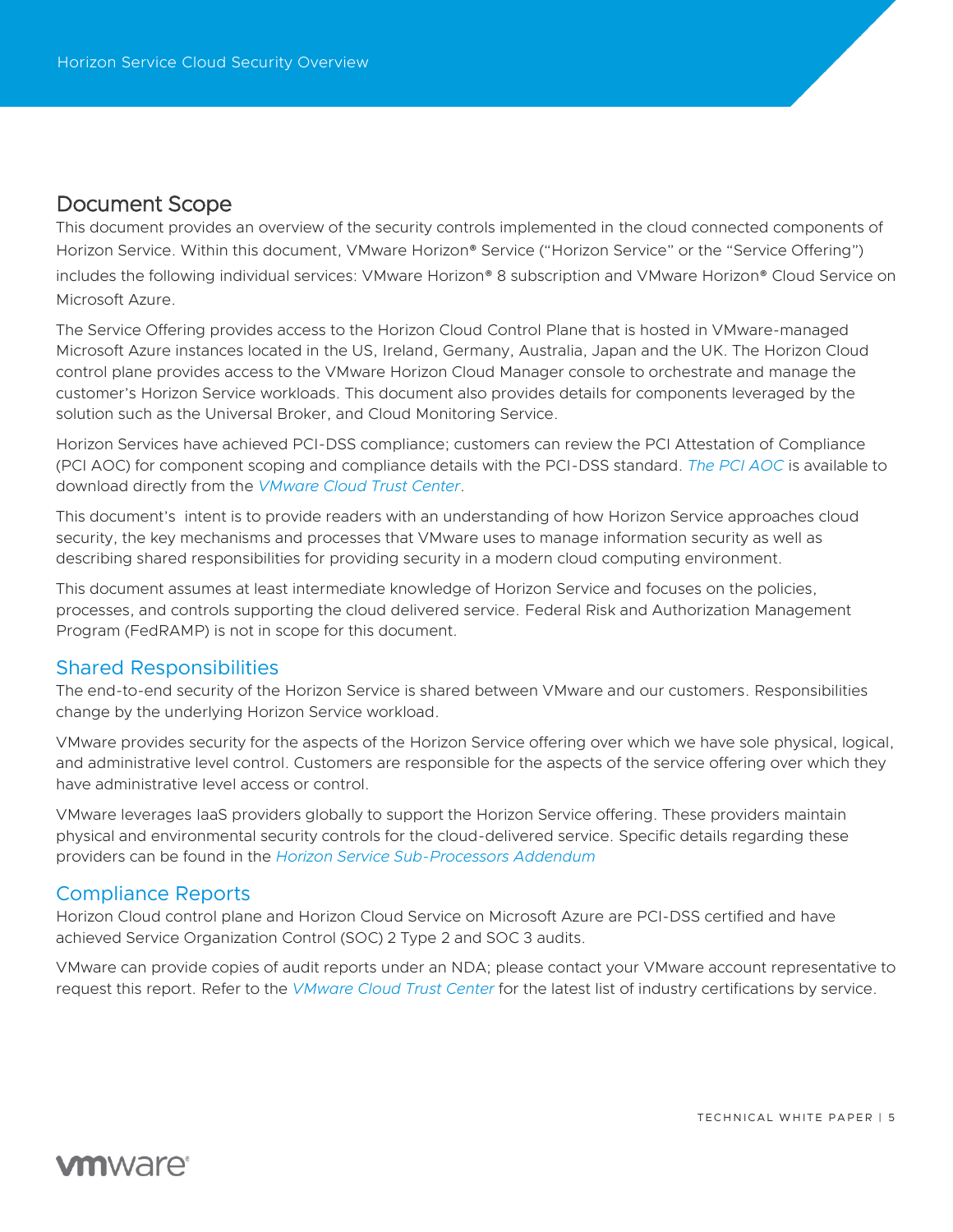## <span id="page-5-0"></span>VMware Information Security Program

## <span id="page-5-1"></span>Core Principles

Maintaining the service and stored customer data confidentiality, integrity, and availability requires a wide array of tools and processes that must all be expertly designed to consider customer satisfaction, business needs, product efficiency, product deadlines, revenue, shareholder expectations, regulations and laws. VMware helps balance these needs with a set of controls and management processes designed to both mitigate risk and enhance our product offerings. VMware created controls and processes using a set of driving principles to provide the underlying general rules and guidelines for security within our cloud delivered services. Overarching principles include:

- Risk Managing risk by understanding the threat landscape, building a solid platform, and leveraging all decision makers when calculating risk.
- Controls Establishing a balance of effectiveness and efficiency by implementing the appropriate controls for the associated risk.
- Security Providing preventative and protective capabilities to better ensure a secure service.

The VMware Information Security Program leverages guidance from industry best practices and regulatory standards, including NIST SP 800-53 and ISO 27001. We maintain a written Information Security Program and Policies to protect customer data hosted in our systems, and we perform annual reviews and audits of our program to ensure the integrity of our hosted offerings.

VMware has an Information Security Governance Committee (ISGC) that is chaired by members of senior management and representatives from our Information Security, IT Operations, HR, Marketing, Facilities and Legal teams. Our CSO is ultimately responsible for our Information Security program.



*Figure 1: Security Framework*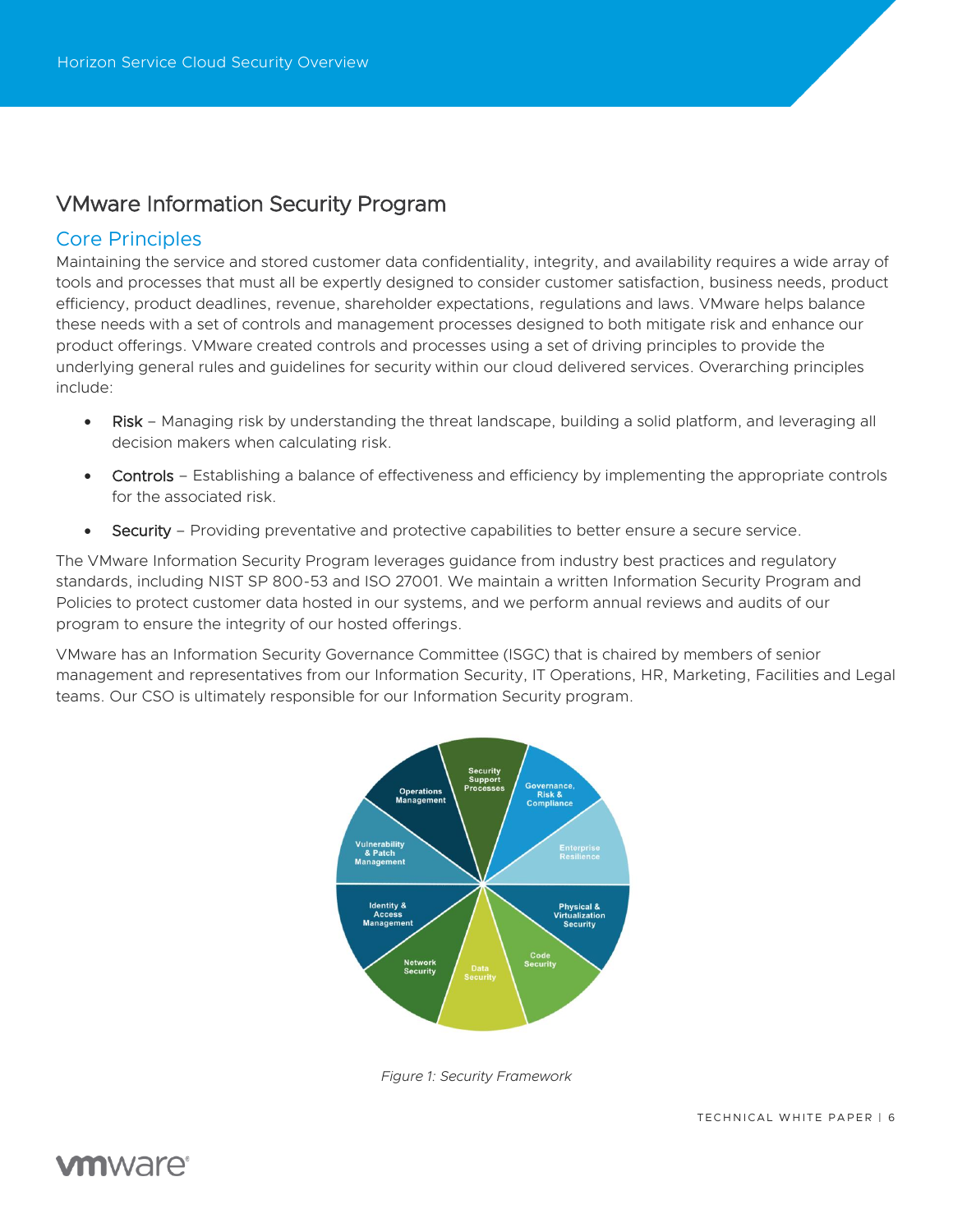## <span id="page-6-0"></span>VMware's Information Security Management System

VMware has implemented various information security policies and procedures that are in line with its overall corporate objectives, which demonstrate a commitment to the management of a formal Information security Management System (ISMS) that fulfils VMware's obligations to its customers regarding information confidentiality, integrity, and availability. Our ISMS reflects the following considerations and objectives:

- The threats, vulnerabilities, and likelihood of occurrence identified by assessment of risks relative to the overall business strategy and objectives.
- The legal, statutory, regulatory, and contractual requirements that VMware and relevant and applicable partners, contractors, and service providers must comply with.
- The principles, objectives, and business requirements for information handling, processing, storing, communicating, and archiving developed by VMware to support its business operations.

VMware personnel are obligated to comply with VMware ISMS data protection requirements in their respective roles, process, projects, and programs. Failure to adhere to these policies and procedures may result in disciplinary action, including possible termination, and civil and/or criminal liability.

#### <span id="page-6-1"></span>Asset Management

VMware maintains an asset management program as part of our ISMS to categorize both physical and logical assets. The Asset Management program is reviewed at least annually, and all changes are approved by our Information Security Governance Committee.

Data Center Operations teams maintain an inventory of all production assets including, but not limited to, software license information, software version numbers, component owners, machine names, and network addresses. Inventory specifications may include device type, model, serial number, and physical location (where applicable).

### <span id="page-6-2"></span>Data Classification and Handling

VMware has a comprehensive Data Classification Policy and handling and protection standards for all electronic and paper media. Data classification is one of the foundational elements of the VMware ISMS. Controls and protections for information are dependent upon identifying proper data classifications. VMware's Confidential Data Classification Program provides a matrix of controls arranged by the data lifecycle, from creation of the data to its destruction, and covers all forms of media while in use, in transit or archived, and the program is audited annually by independent third-party auditors. The policy focuses on data classification sources, status, risks, and categories associated with the normal data lifecycle. Assets are classified in terms of their value, legal requirements, sensitivity, and criticality to VMware and our customers. Customer-owned information is classified as "Restricted" which is the most stringent data classification at VMware.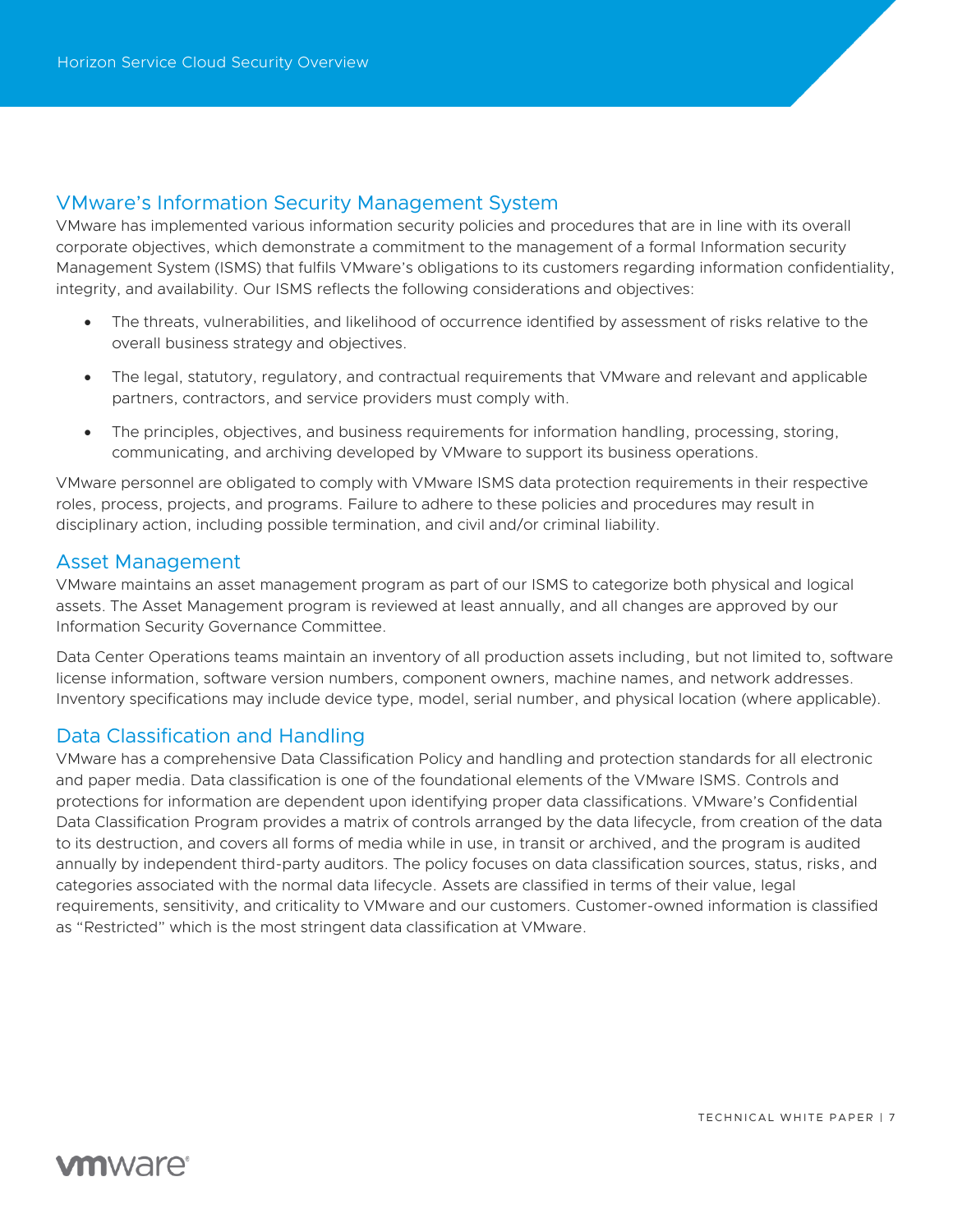### <span id="page-7-0"></span>Physical Security

VMware physical security policy governs security for our offices, data centers, support centers, and other global business locations to safeguard information systems and staff.

Key elements of this policy include controls around: physical security perimeters, physical entry controls, physical access, securing offices, rooms and facilities, visitors to facilities, records, preventing the misuse of facilities, protecting against external and environmental threats, working in secure areas, access to restricted areas, delivery and loading areas, equipment siting and protection, supporting utilities, equipment maintenance, removal of assets, security of equipment and assets off-premises, secure disposal or reuse of equipment, unattended user equipment and clear desk and clear screen.

Horizon Cloud Service components are hosted in various third-party data center locations globally. These data center partners maintain physical and environmental security controls for the cloud delivered service.

#### <span id="page-7-1"></span>Data Center Security

VMware partners with *[third-party IaaS providers](https://www.vmware.com/content/dam/digitalmarketing/vmware/en/pdf/downloads/eula/vmw-horizon-service-sub-processors.pdf)* to host applicable components of Horizon Cloud Service (Horizon Cloud control plane, Horizon Cloud on Microsoft Azure, etc.). The IaaS providers have undergone SOC2 Type 2 audits and have achieved at least ISO 27001 certification. Physical addresses for Horizon Cloud Service hosting locations are confidential and on-site visits are forbidden.

Our data center providers are required to follow the same minimum requirements for redundancy and physical access control, including:

- Ingress and egress points are secured with devices that require individuals to provide multi-factor authentication before granting entry or exit through a minimum combination of badge access, biometrics and mantraps.
- Physical access is controlled at building ingress points by 24x7 on-site professional security staff utilizing surveillance, detection systems, and other electronic means.
- Door alarming devices are configured to detect instances where an individual exits or enters a data layer without providing multi-factor authentication.
- Physical access points to data centers are recorded by Closed Circuit Television Camera (CCTV). Recordings are retained according to legal and compliance requirements.
- Environmental control systems are equipped minimally with N+1 power, cooling and fire suppression measures to ensure continuous operations.
- Data center partners are required to maintain certifications that are minimally in alignment with ISO 27001 standards.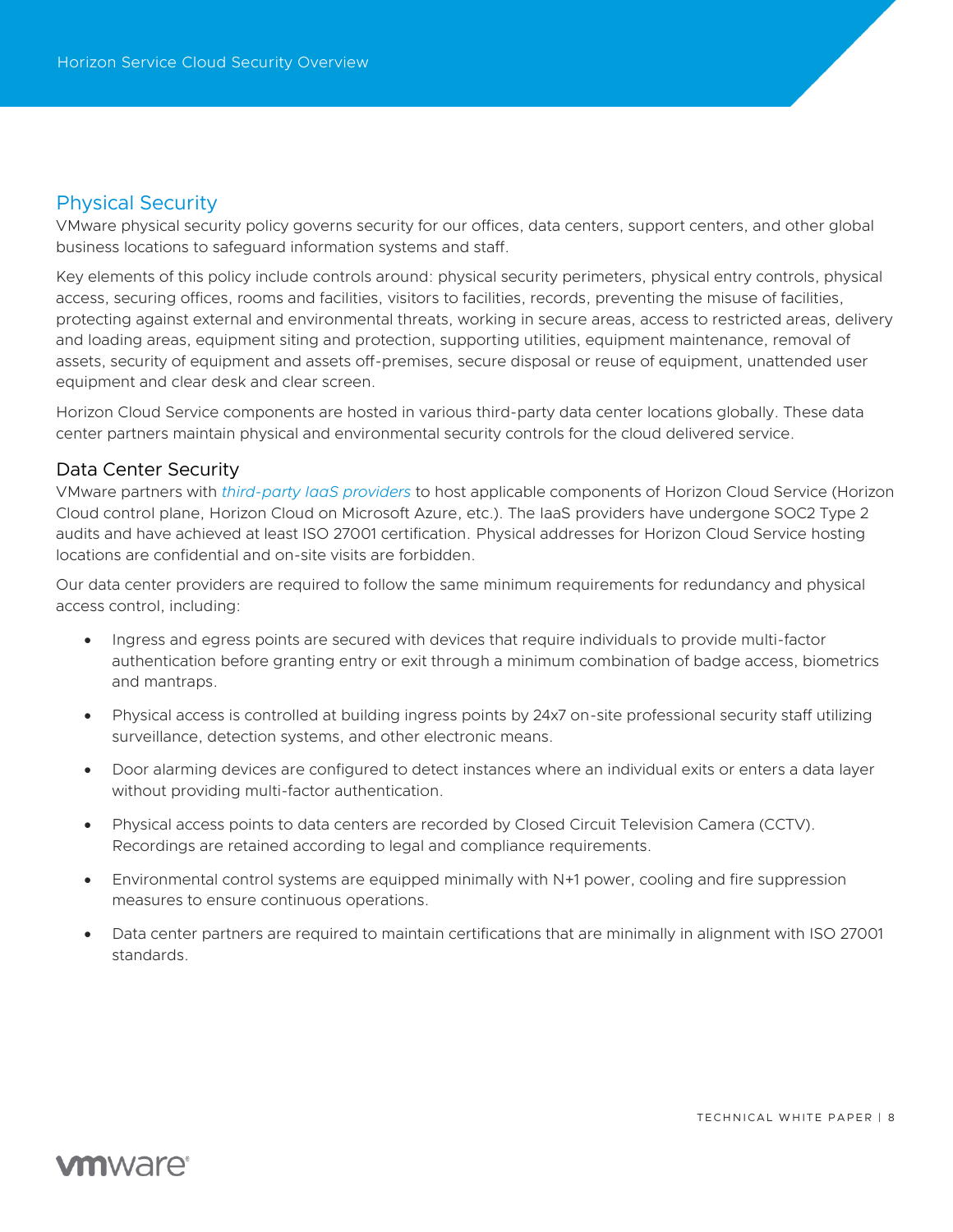#### <span id="page-8-0"></span>VMware Offices

All VMware offices deploy physical and environment security measures to safeguard VMware facilities, staff, and assets. VMware uses a combination of building design, environmental controls, security systems, and designated security personnel, in conjunction with corresponding procedures, physical and environmental controls, to restrict access to information services and information assets. Controls include, but are not limited to:

- Implementing entry controls to secure VMware facilities.
- Maintaining and monitoring an audit trail of all access to the site through badge and visitor logs.
- Requiring visitor sign in with date and time of entry and departure, and supervising visitation.
- Performing regular access right reviews to secure areas and updating or revoking these rights as necessary.
- Revoking all access rights to VMware facilities and restricted areas immediately and deactivating access codes known by the staff upon staff termination.

#### <span id="page-8-1"></span>Human Resources and Personnel Security

Human Resource considerations include processes for background screening, employment agreements, training, and employee termination.

#### <span id="page-8-2"></span>Employee Background Screening

Pursuant to local laws, regulations, ethics, and contractual constraints, all employment candidates, contractors, and involved third parties are subject to background verification. VMware conducts criminal background checks, commensurate with the employee position and level of access to the service.

#### <span id="page-8-3"></span>Confidentiality Agreements

VMware personnel and alternative workforce (AWF) are required to sign confidentiality agreements. Additionally, upon hire, personnel are required to read and accept the Acceptable Use Policy and the VMware Business Conduct Guidelines. Employees who violate VMware standards or protocols are subject to appropriate disciplinary action.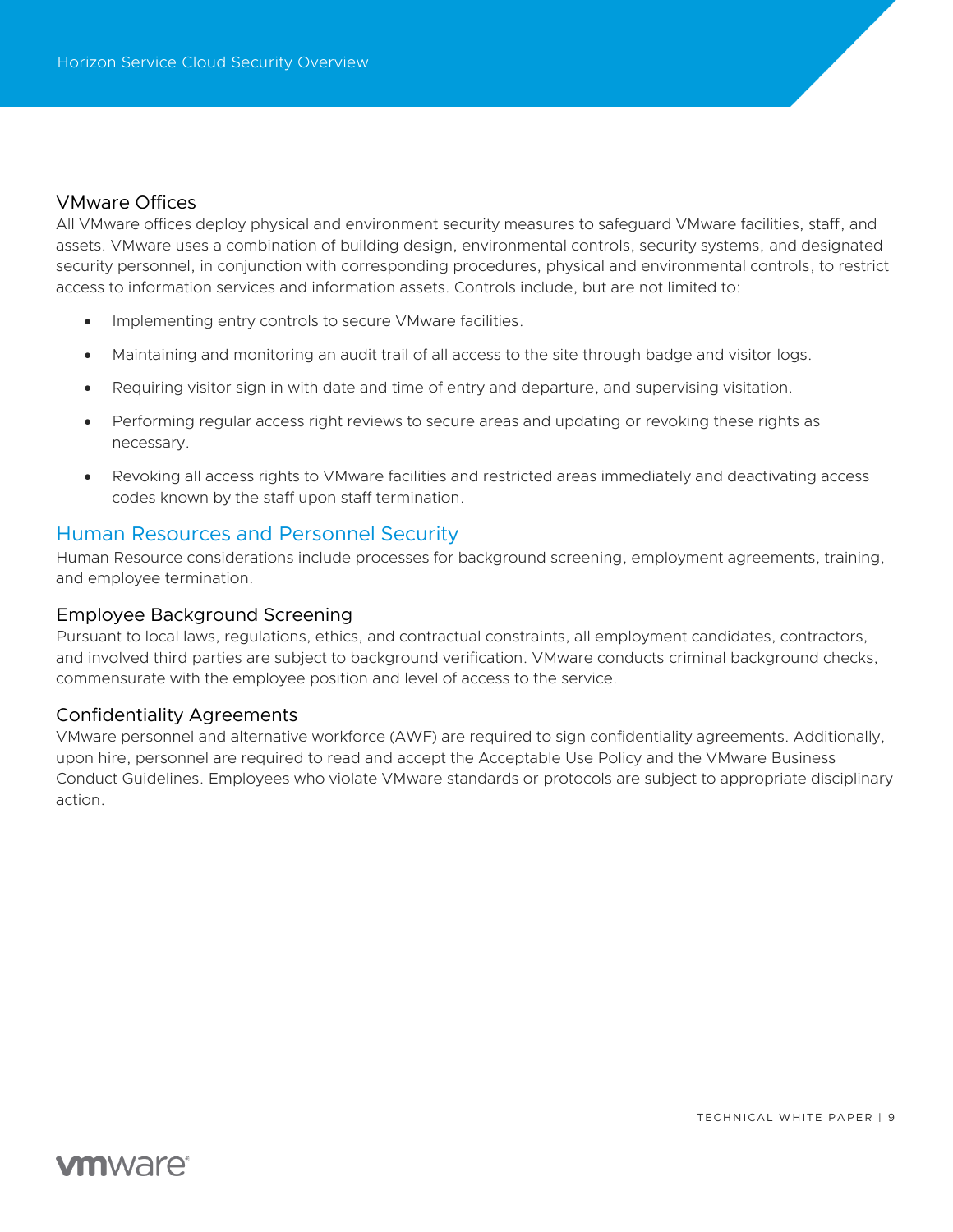#### <span id="page-9-0"></span>Employee Training

In alignment with the ISO 27001 standard, all VMware personnel and AWF are required to complete annual business conduct and security awareness training. Personnel with access to cloud production environments receive additional training as they assume job roles and responsibilities. VMware periodically validates that employees understand and follow the established policies through compliance audits.

VMware uses an enterprise Learning Management System (LMS) to deliver required onboarding and annual security awareness training. The LMS records successful completion and reports are reviewed during ISMS review meetings. This training must be completed before authorizing access to production systems.

Awareness training topics include, but are not limited to:

- Secure system configuration
- User account management policies
- Environmental control implementation and operation
- Incident Response plans and procedures
- Disaster Recovery plans and procedures
- Physical Security controls

#### <span id="page-9-1"></span>Employee Termination

VMware terminates access privileges to systems when an employee leaves the company. An employee who changes roles within the organization will have access privileges modified according to their new position. Terminated employees are required to return assets.

### <span id="page-9-2"></span>Business Continuity

This program implements appropriate security controls to protect its employees and assets against natural or man-made disasters. As a part of the program, a runbook system automates policy review, and policy updates are made available to appropriate individuals. Additionally, these policies and procedures include defined roles and responsibilities supported by regular workforce training. VMware determines the impact of any disruption to the organization through identifying dependencies, critical products, and services.

Our business continuity plan identifies what preparations must be made in advance of a disruption and the procedures for if an event actually occurs. The plan is reviewed annually to determine which business processes are most critical and what resources – people, equipment, records, computer systems, and office facilities – are required for operation. All documented plans follow an annual standard maintenance, assessment, and testing schedule.

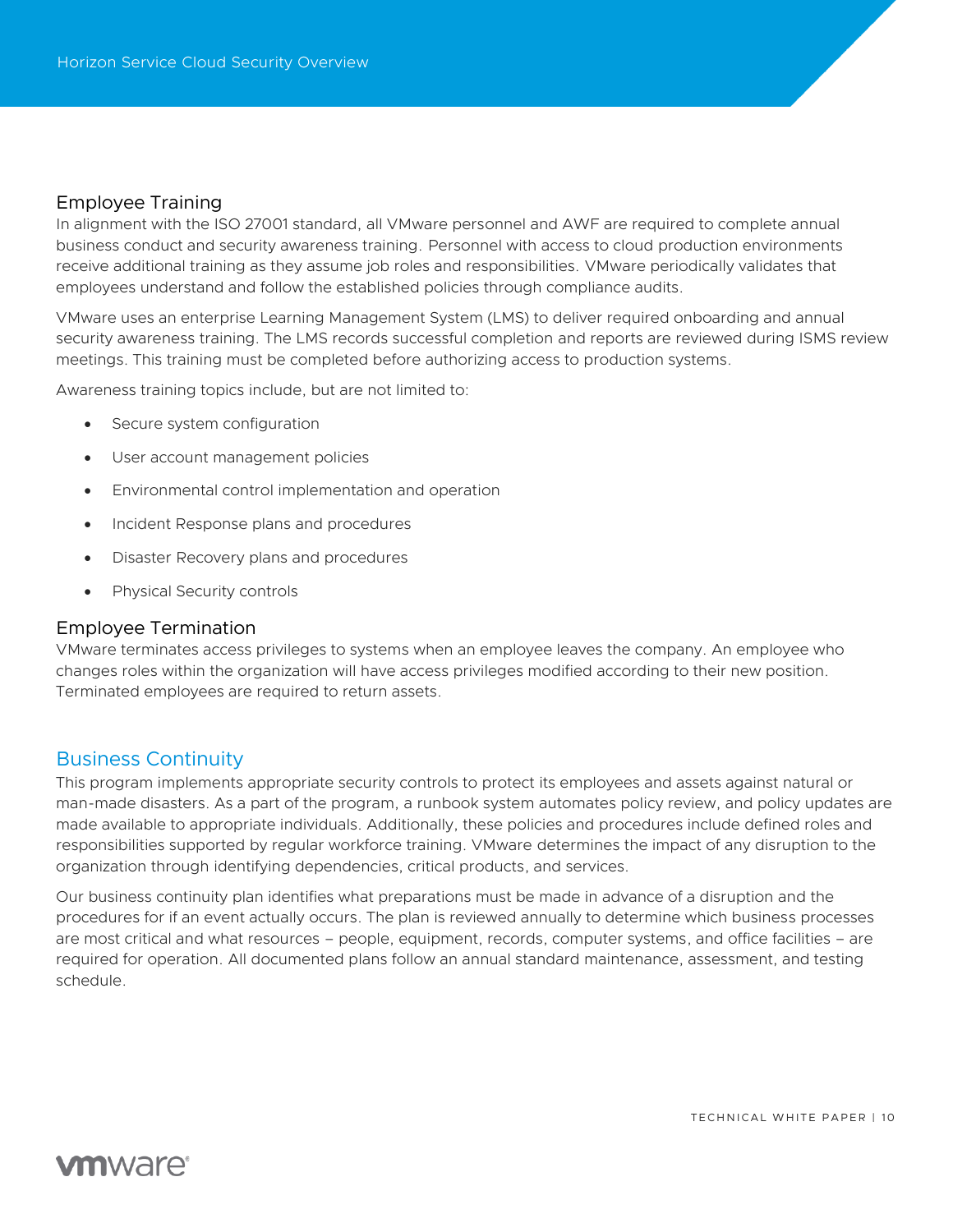#### <span id="page-10-0"></span>Risk Management

In alignment with the ISO 27001 standard, VMware maintains a Risk Management program to mitigate and manage risk companywide. We perform risk assessments at least annually to ensure appropriate controls implementation to reduce the risk related to the confidentiality, integrity, and availability of sensitive information.

VMware cloud management has a strategic business plan to mitigate and manage risks which requires management to identify risks within its areas of responsibility and to implement appropriate measures designed to address those risks. VMware cloud management re-evaluates the strategic business plan at least bi-annually.

VMware's Risk Management Program includes:

- Identifying and characterizing threats.
- Assessing the vulnerability of critical assets to specific threats.
- Determining the risk (i.e., the expected likelihood and consequences of specific types of attacks on specific assets).
- Identifying ways to reduce those risks.
- Prioritizing risk reduction measures based on a strategy.

#### <span id="page-10-1"></span>Vendor Risk Management

VMware has a comprehensive vendor procurement and risk management program to choose providers that meet identified security baseline requirements. Supplier agreements require that providers comply with applicable laws, security and privacy obligations.

<span id="page-10-2"></span>VMware has a formal process to document and to track non-conformance as a part of our ISMS. To assure reasonable information security across our information supply chain, VMware also conducts risk assessments for service sub-processors at least annually to ensure appropriate controls are in place to reduce risks to the confidentiality, integrity, and availability of sensitive information."

#### Sub-processors

VMware leverages sub-processors to provide certain services on our behalf. Refer to the *[Horizon Services Sub-](https://www.vmware.com/content/dam/digitalmarketing/vmware/en/pdf/downloads/eula/vmw-horizon-service-sub-processors.pdf)[Processors Addendum](https://www.vmware.com/content/dam/digitalmarketing/vmware/en/pdf/downloads/eula/vmw-horizon-service-sub-processors.pdf)* for a list of sub-processors used globally. VMware is responsible for any acts, errors, or omissions of our sub-processors that cause us to breach any of our obligations. VMware enters into an agreement with each sub-processor that obligates the sub-processor to process the Personal Data in a manner substantially similar to the standards set forth in the *[VMware Terms of Service](https://www.vmware.com/content/dam/digitalmarketing/vmware/en/pdf/downloads/eula/vmware-cloud-services-universal-tos.pdf)*, and at a minimum, at the level of data protection required by applicable Data Protection Laws. Please refer to the *[VMware Data Processing Addendum](https://www.vmware.com/content/dam/digitalmarketing/vmware/en/pdf/downloads/eula/vmware-data-processing-addendum.pdf)* for additional information.

Customers can sign up to receive updates to service sub-processors, please go to the *[Cloud Services Preference](http://pages.cloud.vmware.com/sub-processor-communications)  [Center](http://pages.cloud.vmware.com/sub-processor-communications)* and enable notifications for updates to this sub-processor list.

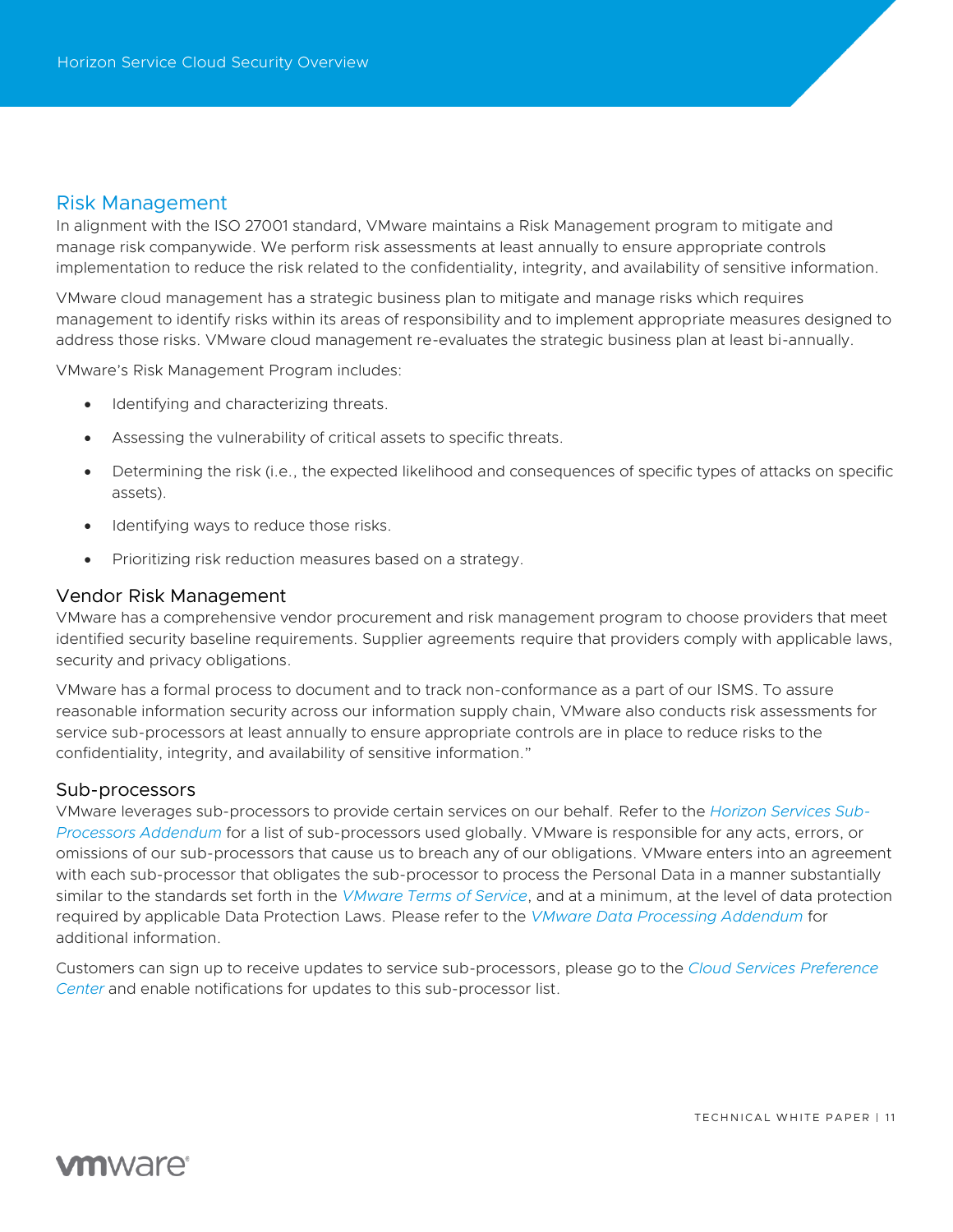### <span id="page-11-0"></span>Change Management

VMware maintains a detailed Change Management policy that defines controlled changes to production environments. Changes are processed through a formal program that includes approval, testing, and implementation.

Third-party and internal audits of these processes are performed at least annually under the VMware ISMS program and are essential to the VMware continuous improvement programs.

## <span id="page-11-1"></span>Configuration Management

VMware maintains a detailed Configuration Management policy based on industry best practices to harden the cloud environment; revisions and exceptions to the Configuration Management policy are processed through the Change Management policy to help ensure the confidentiality, integrity, and availability of our hosted offering.

VMware-managed components for Horizon Cloud Services are configured to meet PCI-DSS requirements, such as:

- Disabling unnecessary ports, services, and protocols.
- Inbound and outbound network controls.
- Reviewing server builds for gaps prior to image configuration.
- Hardening server configurations using GPO policies (i.e., account policies, user rights, security options, event log settings, app restrictions).

### <span id="page-11-2"></span>Vulnerability and Patch Management

VMware employs a rigorous Vulnerability Management program as part of the VMware ISMS. Risk analysis and acceptance activities are performed on vulnerabilities to confirm the vulnerability and to determine the appropriate means of addressing the vulnerability. VMware-managed Horizon Cloud Service components are patched according to PCI-DSS requirements: VMware applies CVSS scores from vendor and industry-specific bulletins to rank risks (ex., high, medium, low) and remediates risks accordingly. Critical vendor-supplied security patches are applied within one month of release.

#### <span id="page-11-3"></span>System Monitoring

VMware Cloud Operations is staffed 7x24x365 and the team deploys several commercial and custom purpose-built tools to monitor the performance and availability of all hosted solution components. Components include the VMware-managed Horizon Cloud Service underlying infrastructure servers, storage, networks, portals, services, and information systems.

#### <span id="page-11-4"></span>Vulnerability Scanning

Vulnerability scans are performed at least monthly on internal and external systems. System and application owners are required to address critical and high vulnerabilities with a plan of corrective action after vulnerability discovery. Other vulnerabilities are addressed with a plan of corrective action within a reasonable period.

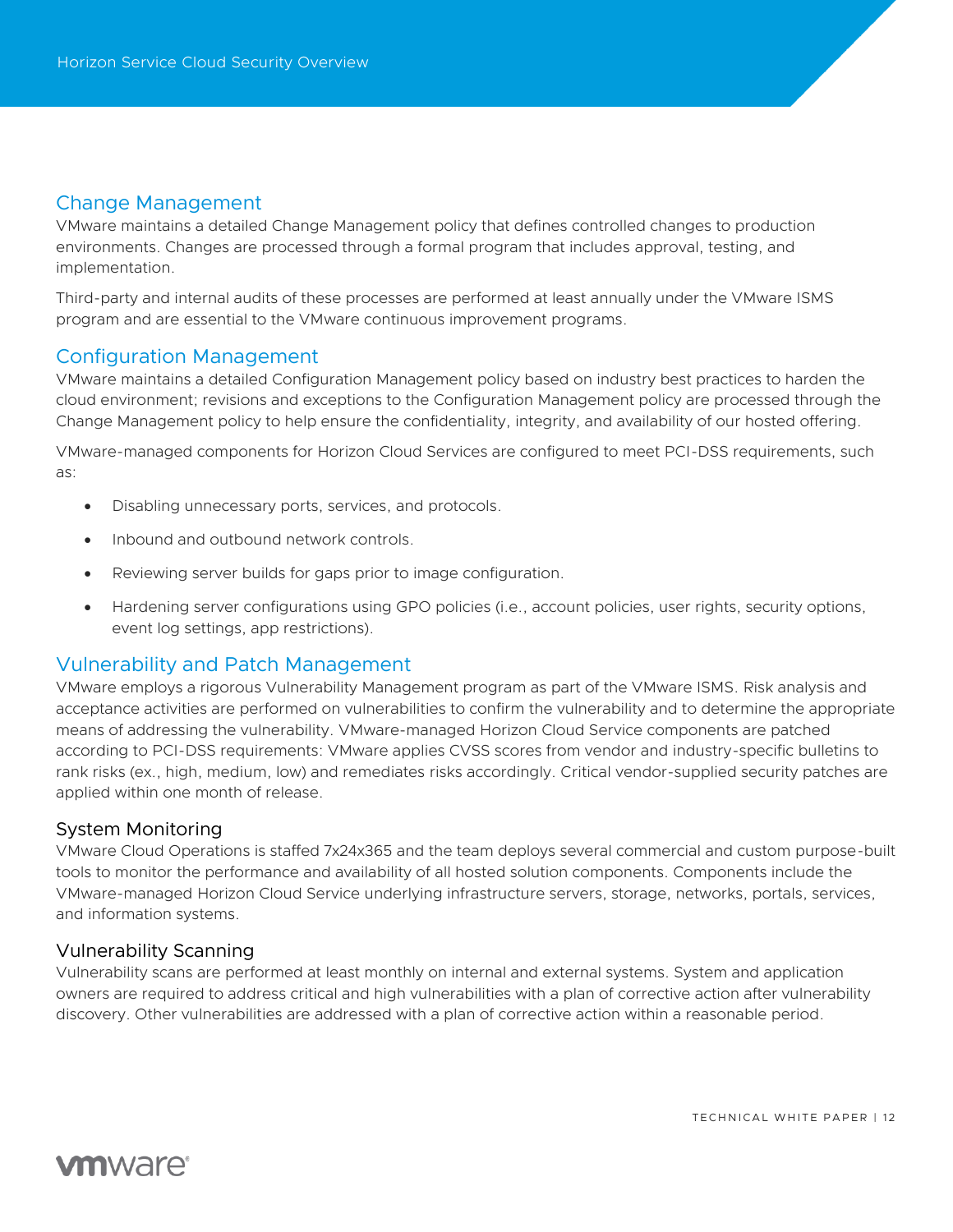### <span id="page-12-0"></span>VMware Security Response Center (VSRC)

The VMware Security Response Center (VSRC) leads the analysis and remediation of software security issues in VMware products. VSRC works with customers and the security research community to achieve our goals of addressing these issues and providing customers with actionable security information in a timely manner.

VSRC receives reports directly, and proactively monitors the security landscape and receives direct reports concerning security issues in VMware products. After validating a report, VSRC works with VMware Research and Development to develop a solution and schedule releases that address the issue. Meanwhile, VSRC keeps the reporter informed on progress. Upon remediating the issue, VSRC releases a VMware Security Advisory.

#### <span id="page-12-1"></span>Security Advisories

*[VMware Security Advisories](http://www.vmware.com/security/advisories)* document remediation for security vulnerabilities that are reported in VMware products. Optionally, sign up to receive new and updated advisories via e-mail.

#### <span id="page-12-2"></span>Customer Security Contact

VMware encourages users who become aware of a security vulnerability in our products or services to contact VMware with details of the vulnerability.

Please partner with your Technical Account Manager, Professional Services or Sales representative to open a support request on *[VMware Customer Connect](https://my.vmware.com/web/vmware/login?bmctx=296D2E0AAD70CA31C97E695D763C13F7622392514A6552A849FE0184F298DF1D&contextType=external&username=string&OverrideRetryLimit=1&action=%2F&password=secure_string&challenge_url=https:%2F%2Fmy.vmware.com%2Fweb%2Fvmware%2Flogin&creds=username%20password&request_id=9072614201085288505&authn_try_count=0&locale=en_US&resource_url=%252Fuser%252Floginsso)*, or you may file a support request directly to notify the appropriate support channels.

When raising a support request, please provide as much detail as possible, including CVE identifiers, VMware product version and build number, and any details regarding which vulnerability scanner was used, etc. as applicable.

Note: VMware does not permit direct vulnerability scans of VMware-hosted production environments.

• We encourage use of encrypted email. Our public PGP key is found at kb.vmware.com/kb/1055.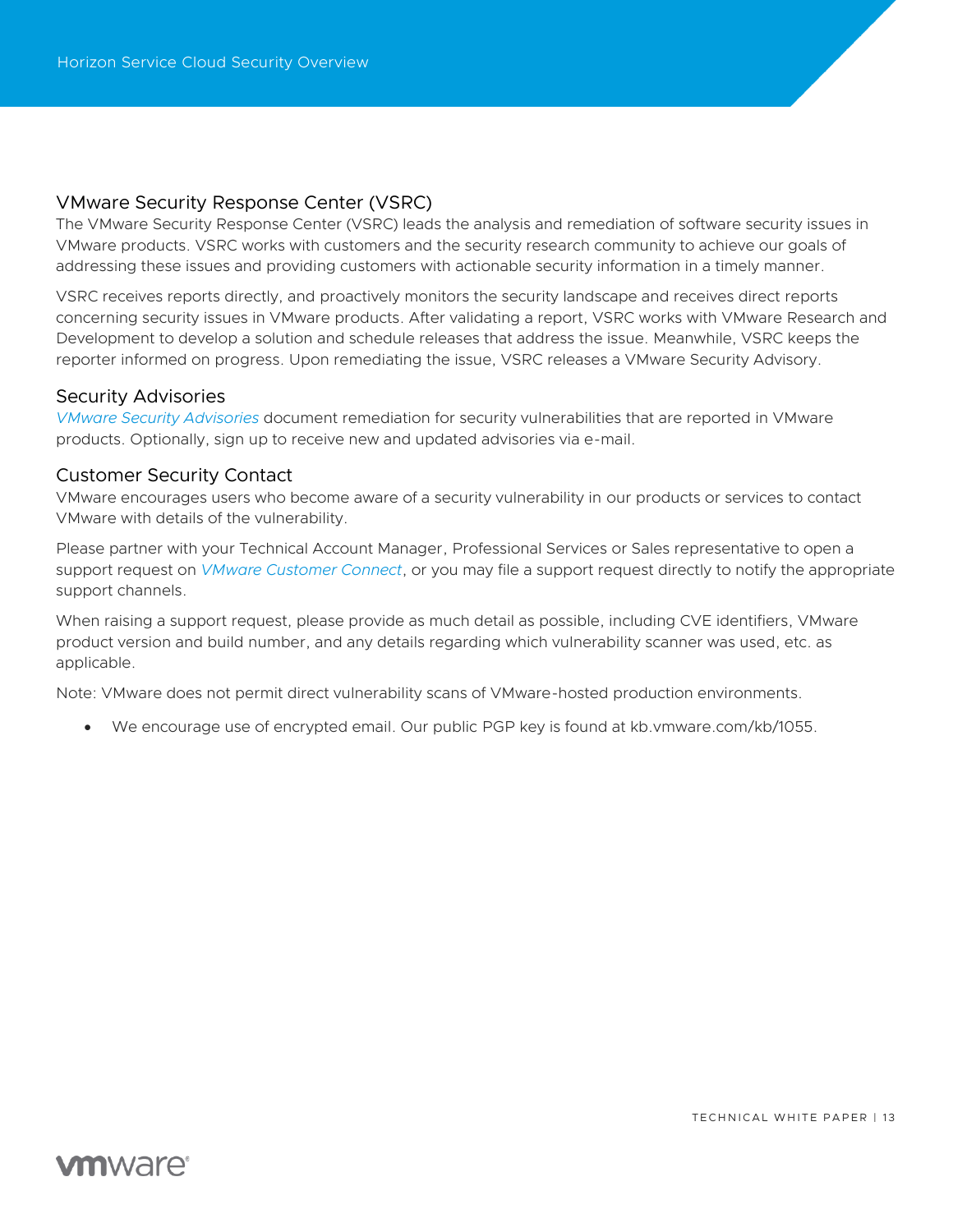#### <span id="page-13-0"></span>Incident Management & Response

The VMware Incident Response program plans, and procedures have been developed in alignment with the ISO 27001 standard. VMware maintains contacts with industry bodies, risk and compliance organizations, local authorities and regulatory bodies. Points of contact are regularly updated to ensure direct compliance liaisons have been established and prepared for a forensic investigation requiring rapid engagement with law enforcement. Under the VMware ISMS program, the incident response plan is tested at least once annually, whether or not a security incident has occurred.



*Figure 2: Incident Response Lifecycle*

### <span id="page-13-1"></span>VMware Security Operations Center (SOC)

The VMware SOC is staffed and monitors alerts on security anomalies 7x24x365. The SOC leverages multiple log capture, security monitoring technologies and intrusion detection tools to look for unauthorized access attempts, monitor for incoming threats, and detect activity from malicious insiders.

#### <span id="page-13-2"></span>Incident Reporting

All staff are responsible for reporting information security events as quickly as possible. At a minimum, these situations include:

- Ineffective security controls or access violations.
- Breach of information integrity, confidentiality or availability expectations.
- Human errors.
- Non-compliances with policies or guidelines.
- Breach of physical security arrangements.
- Uncontrolled system changes.
- Malfunction of software or hardware

### <span id="page-13-3"></span>Breach Notification

In the case of a confirmed data breach of a VMware-managed service component, VMware shall without undue delay notify affected customers of the breach in accordance with applicable laws, regulations, or governmental requests.

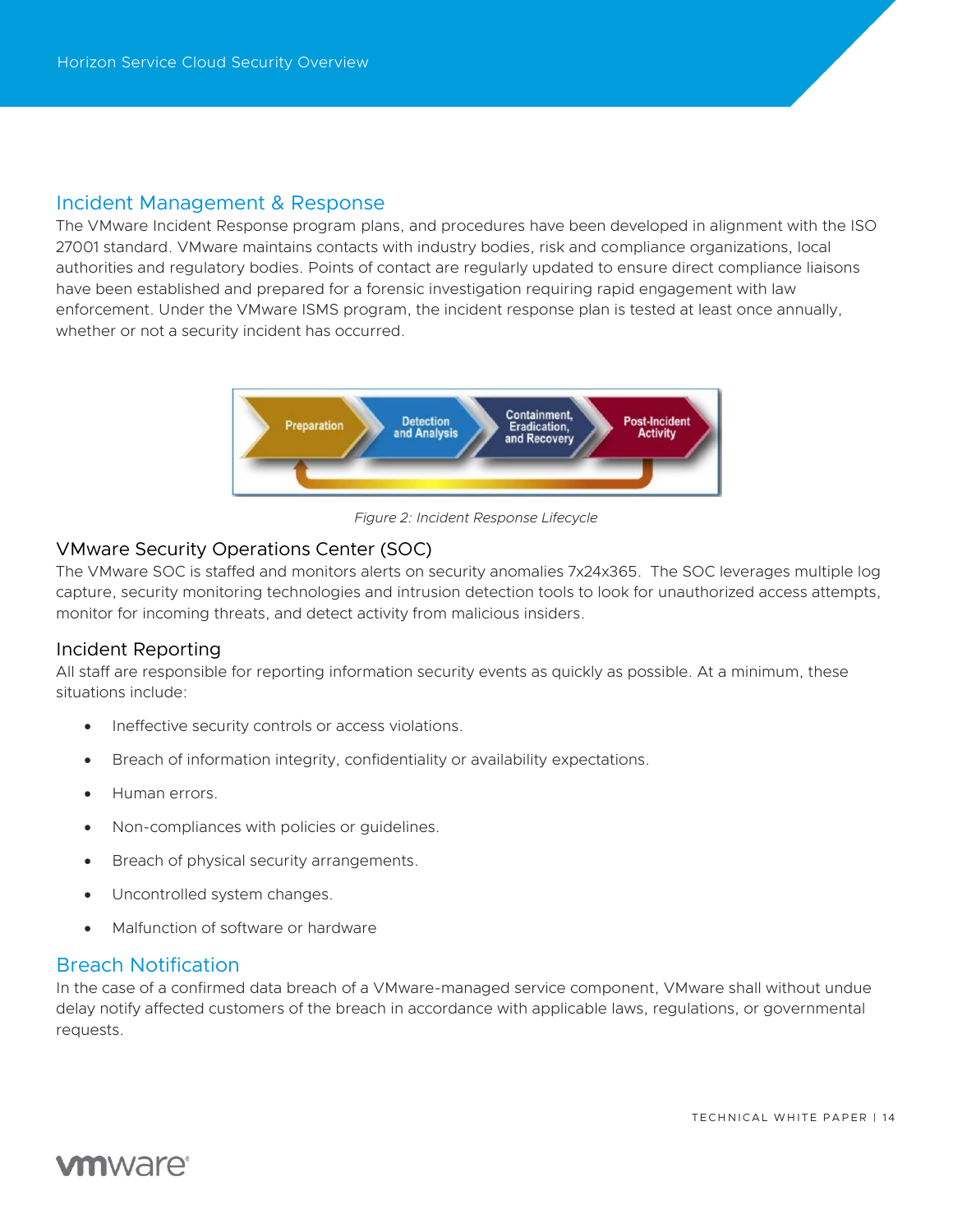## <span id="page-14-0"></span>Software Development Lifecycle

#### <span id="page-14-1"></span>Code Security Development Lifecycle Principles

VMware's Security Development Lifecycle (SDL) program is designed to identify and mitigate security risk during the development phase of VMware software products. The development of VMware's SDL has been heavily influenced by industry best practices and organizations such as SAFECode (the Software Assurance Forum for Excellence in Code) and BSIMM (Building Security in Maturity Model).

VMware Security Evangelism team works to actively cultivate relationships in the security community. VMware has been an active participant in the broader software industry security community and became an early BSIMM member in 2009: We have completed several reviews by BSIMM of our SDL. Findings are incorporated into our SDL to drive continuous improvements. VMware is a member of SAFECode, an organization driving security and integrity in software products and solutions. VMware also works closely with Industry Organizations, Security Analysts and Researchers, etc. to stay current on the Industry threat landscape and security best practices. VMware Product Security VMware SDL is continuously assessed for its effectiveness at identifying risk and new techniques are added to SDL activities as they are developed and mature.

VMware encourages continuous employee training through programs which subsidize certification attempts (i.e., CISSP, CCSP), relevant conference passes, training classes, and subscriptions to leading online training platforms for enhancing technical and business acumen. Additionally, employees can use job rotation programs designed to reignite and broaden employee work experience. Please refer to the *[VMware Product Security Whitepaper](https://www.vmware.com/content/dam/digitalmarketing/vmware/en/pdf/whitepaper/vmware-product-security-white-paper.pdf)* for additional information.



## **VMware Security Development Lifecycle**

<span id="page-14-2"></span>*Figure 3: VMware Security Development Lifecycle*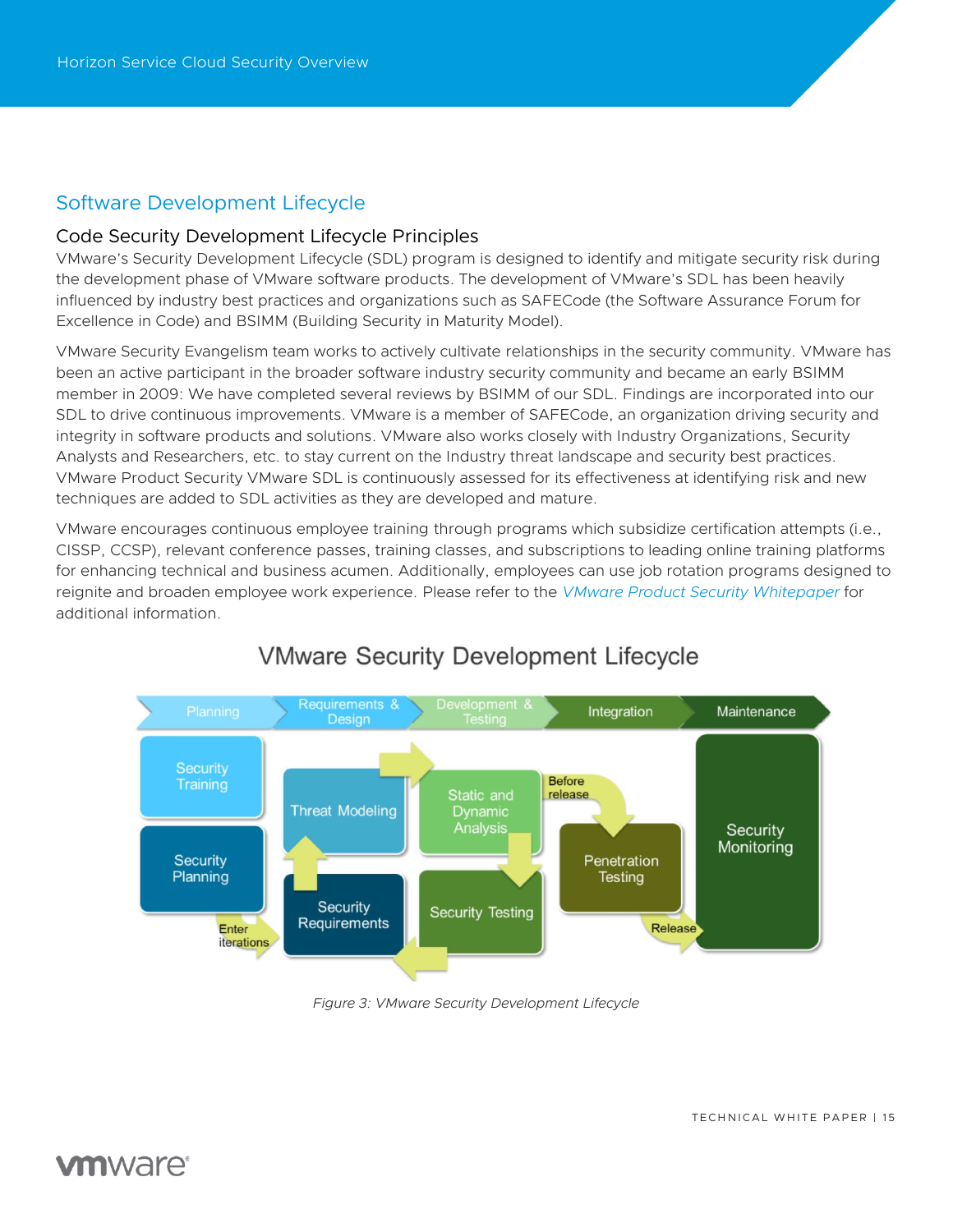#### Security Engineering Processes

The VMware Security Engineering, Communications & Response (vSECR) team develops Product Security Requirements (PSR) to establish a security baseline for our products. These requirements are intended to guide teams through all stages of the SDL, from product inception through development and product testing to release. It also serves as a tool for senior management to benchmark product security against market expectations. VMware SDL activities include:

- Security Training vSECR works with R&D Education to create and maintain training programs about product security. Managers, developers, and quality engineers can avail of these courses early in the lifecycle of their product.
- Security Planning Good security starts with early planning, at the genesis of the SDL process. The SDL planning template forms the basis of the Security Review activity. VMware builds milestones and security reviews for the product so that security is continuously evaluated.
- Serviceability and Response Planning vSECR works with product teams to help build security into their products' servicing model, which includes planning for:
	- o Secure patching.
	- o Open-source and third-party software licensing.
	- o End of life support.
	- o Security and management contacts for security response.
- Product Security Requirements Assessment This activity examines how a product adheres to VMware PSR, which includes standards for:
	- o Authentication
	- o Authorization
	- o Encryption
	- o Certificates
	- o Network security
	- o Virtualization
	- o Accountability
	- o Software packaging and delivery
- Threat Modeling This activity identifies security flaws and incorrect design assumptions present in the VMware Product Security architecture of a product.
- Open-Source and Third-Party Software Validation (OSS/TP) This activity validates that OSS/TP software with known vulnerabilities are fixed before being included in a product release.
- **Static Code Analysis** This activity uses automated tools to detect defects and security flaws in code.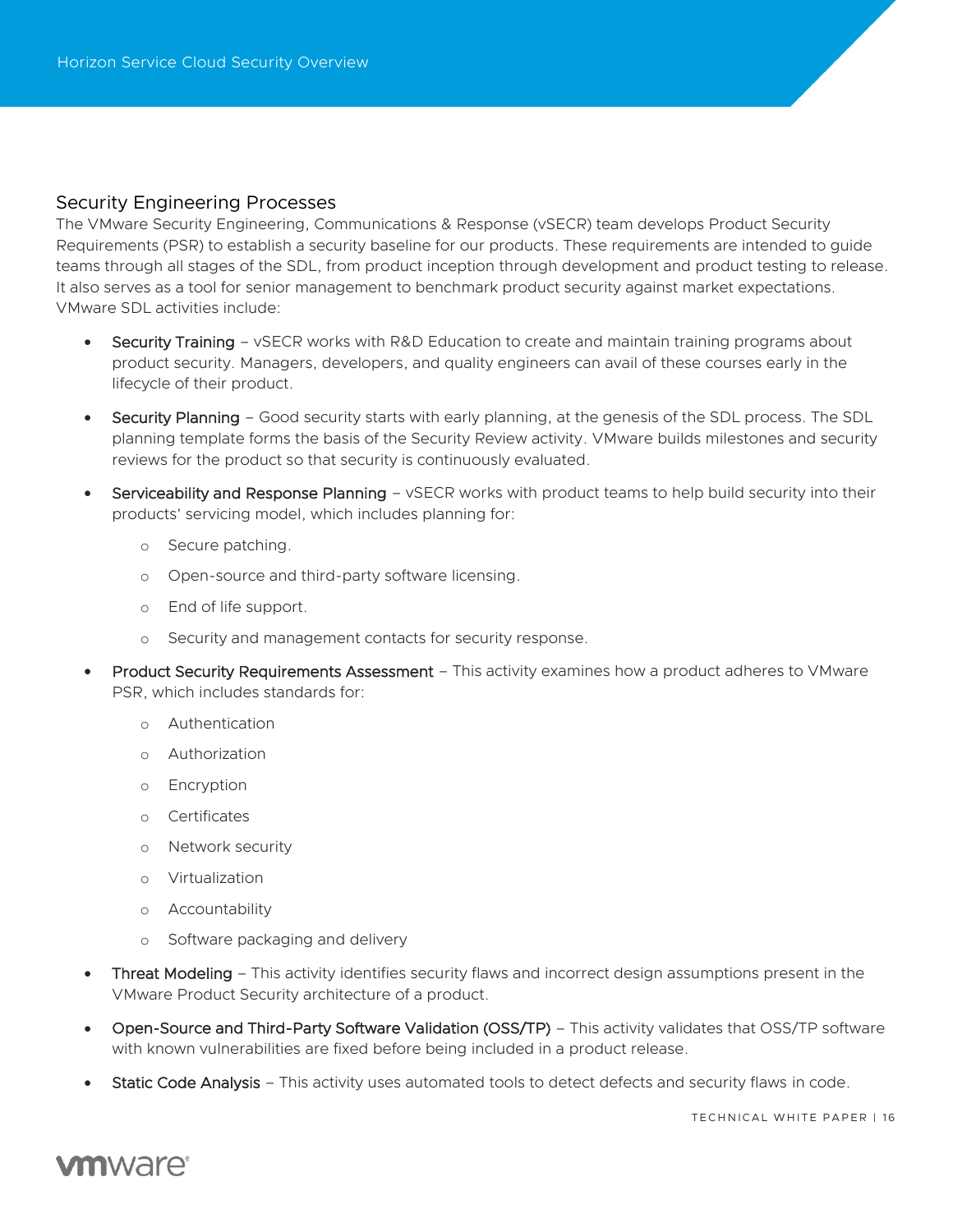- Vulnerability Scanning This activity uses automated tools to detect security vulnerabilities in running systems.
- Penetration Testing This activity uses internal and external security teams to try to break systems in isolated environments.
- Security Review This activity examines the output and completion of all the other activities.

#### <span id="page-16-0"></span>Open-Source Software

VMware uses some third-party and/or open-source code in our solution offerings, and we perform open-source and third-party (OSS/TP) software validation to safeguard against known vulnerabilities prior to being included in a VMware product release. Please refer to the publicly available *[Open Source Disclosure page](http://www.vmware.com/download/open_source.html)* for additional information on OSS/TP components.

## <span id="page-16-1"></span>Penetration Testing

#### <span id="page-16-2"></span>VMware Testing

VMware performs extensive internal and external penetration tests at least annually. The penetration tests focus on identifying high impact vulnerabilities that could lead to exploitation, theft of data, and/or overall privilege escalation. The tests follow a method intended to simulate real-word attack scenarios and threats that could critically impact the data privacy, integrity, and overall business reputation.

#### <span id="page-16-3"></span>Customer Penetration Testing

Customer-initiated penetration testing against the production environment is explicitly forbidden in the *[Terms of](https://www.vmware.com/download/eula/workspace-one-terms-of-service.html)  [Service.](https://www.vmware.com/download/eula/workspace-one-terms-of-service.html)*

## <span id="page-16-4"></span>Horizon Service Cloud Security Overview

Horizon Service delivers virtual desktops and applications across multiple deployment options, including public cloud infrastructure in Microsoft Azure and/or on-premises deployments of Horizon. VMware-managed Horizon Cloud control plane and Horizon Cloud Service on Microsoft Azure environments are certified against PCI-DSS requirements. *[The PCI AOC](https://cloud.vmware.com/trust-center/compliance/)* is available to download directly from the *[VMware Cloud Trust Center](https://cloud.vmware.com/trust-center/compliance/)*

VMware and our customers share roles and responsibilities managing the security of Horizon Services. Applicable detail can be found in the applicable *[Service Description](https://www.vmware.com/content/dam/digitalmarketing/vmware/en/pdf/downloads/eula/vmw-horizon-service-description.pdf)*. Controls in the proceeding sections apply to VMwaremanaged components of the Horizon Cloud Service unless otherwise specified.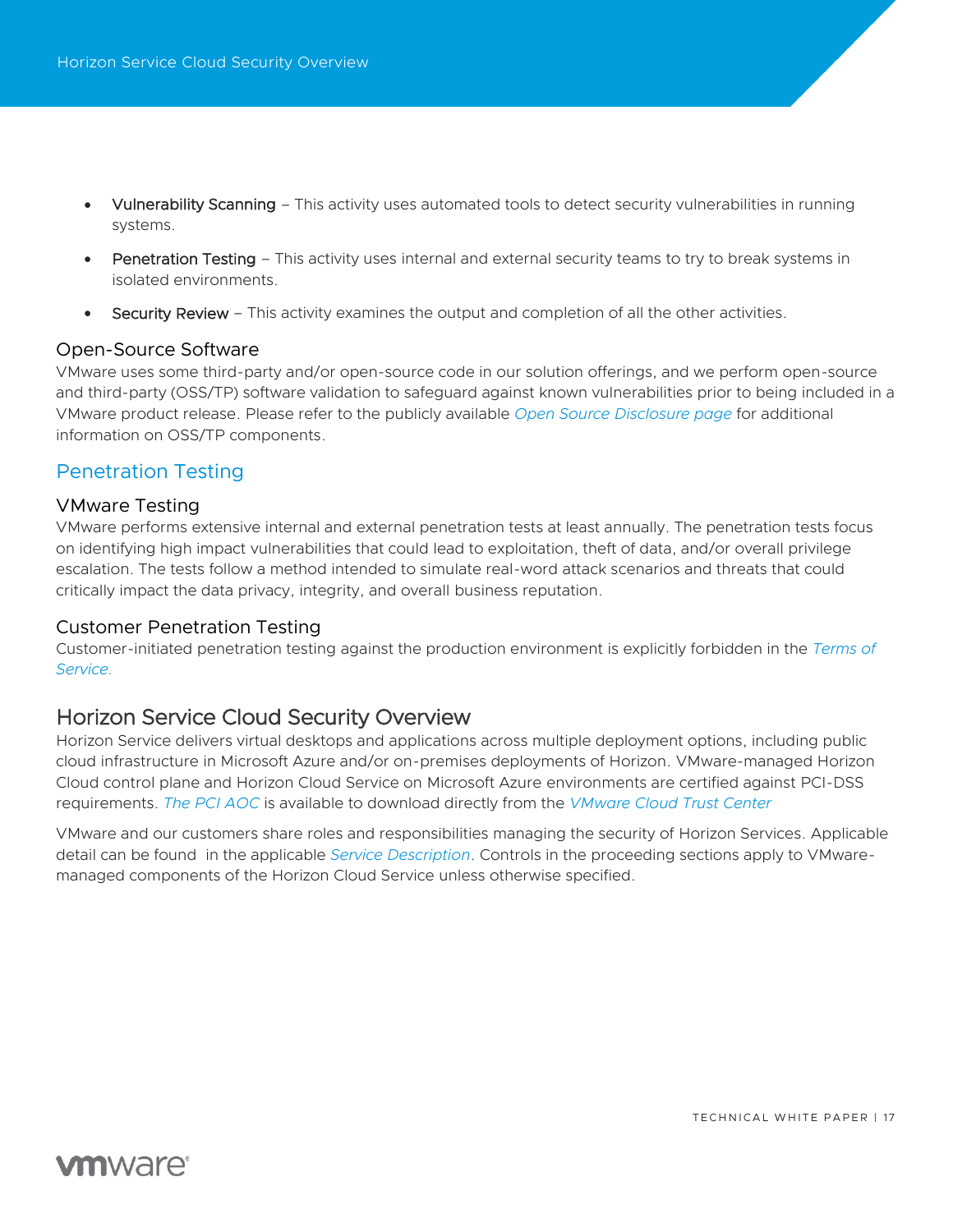Key components of the Horizon Cloud Service and their functionality are as follows:

| <b>Horizon Cloud Service</b><br>Component             | Functionality                                                                                                                                                                                                                                                                                                                                         | <b>Hosting Management</b>          |
|-------------------------------------------------------|-------------------------------------------------------------------------------------------------------------------------------------------------------------------------------------------------------------------------------------------------------------------------------------------------------------------------------------------------------|------------------------------------|
| Horizon Control Plane<br>Management Services          | Horizon Control Plane Services include the Horizon Cloud<br>Administrator Console and additional optional features, such as<br><b>Universal Brokering.</b>                                                                                                                                                                                            | Shared Responsibility <sup>1</sup> |
| Horizon Cloud Pods on<br>Microsoft Azure              | Logical construct that defines a Horizon Cloud Service resource in<br>customers' Microsoft Azure cloud capacity.                                                                                                                                                                                                                                      | Shared Responsibility <sup>2</sup> |
| <b>Horizon Pods</b>                                   | Horizon Pod deployments on VMC on AWS or on-premises.                                                                                                                                                                                                                                                                                                 | <b>Customer Managed</b>            |
| Horizon Cloud Monitoring<br>Service                   | The Cloud Monitoring Service (CMS) gives you the ability to monitor<br>capacity, usage, and health within and across your fleet of cloud-<br>connected Pods, regardless of the deployment environments in<br>which those individual Pods reside.                                                                                                      | <b>VMware Managed</b>              |
| Horizon Cloud Service on<br>Microsoft Azure Component |                                                                                                                                                                                                                                                                                                                                                       |                                    |
| SmartNode                                             | Manages all infrastructure resources such as creating resources on<br>Microsoft Azure infrastructure and makes it available to users.                                                                                                                                                                                                                 | <b>VMware Managed</b>              |
| Unified Access Gateway (UAG)                          | Provide secure Internet access to RD Session Hosted desktops and<br>applications. Each deployment contains two Unified Access<br>Gateways.                                                                                                                                                                                                            | <b>VMware Managed</b>              |
| Horizon Cloud Service on<br>Microsoft Azure capacity  | Sizing your Microsoft Azure infrastructure capacity and Horizon<br>Cloud Service on Microsoft Azure capacity according to the number<br>of users and workloads expected and maintaining the required<br>Microsoft Azure infrastructure limits. Your Microsoft Azure capacity<br>must also include room for the necessary Horizon Cloud<br>components. | <b>Customer Managed</b>            |

### <span id="page-17-0"></span>Data Center Locations

Data center locations depend on the customer's use of Horizon Service. Specific details regarding sub-processors such as Data Center Partners and relevant Horizon Control Plane Management Services details can be found by visiting the *[Horizon Service Sub-processors Addendum](https://www.vmware.com/content/dam/digitalmarketing/vmware/en/pdf/downloads/eula/vmw-horizon-service-sub-processors.pdf)*

VMware-managed Horizon Cloud Service components are available in the US, Ireland, Germany, Australia, Japan and the UK in Microsoft Azure data centers. Data center physical addresses are confidential and on-site visits are forbidden.

<sup>1</sup> Please Note – This component is a shared responsibility which is detailed in the *[Horizon Service Description](https://www.vmware.com/content/dam/digitalmarketing/vmware/en/pdf/downloads/eula/vmw-horizon-service-description.pdf)*

TECHNICAL WHITE PAPER | 18 <sup>2</sup> Please Note – This component is a shared responsibility which is detailed in the *[Horizon Service Description](https://www.vmware.com/content/dam/digitalmarketing/vmware/en/pdf/downloads/eula/vmw-horizon-service-description.pdf)*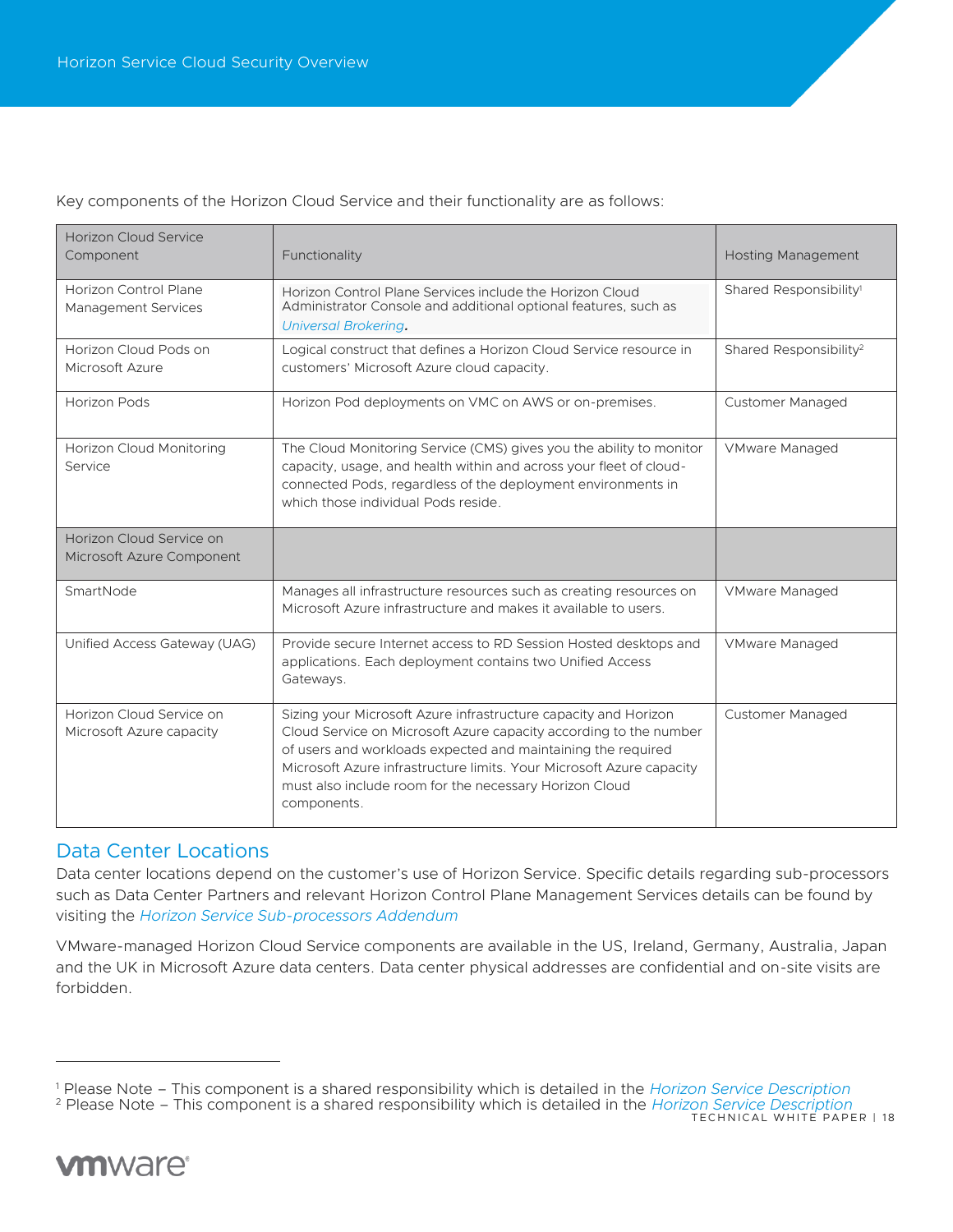Please see the *[Horizon Service Sub-processors Addendum](https://www.vmware.com/content/dam/digitalmarketing/vmware/en/pdf/downloads/eula/vmw-horizon-service-sub-processors.pdf)* for a full listing of Horizon Cloud Service components, such as Horizon Cloud Monitoring Service and Universal Broker.

## <span id="page-18-0"></span>Security Operations Controls

#### <span id="page-18-1"></span>VMware Access to VMware Managed Production Environments

Access privileges to VMware-managed Horizon Cloud Service components are enforced using role-based access control, separation of duties, and the principle of least privileges. Production environment access is secured through an allowlist of source address and multi-factor authentication; and access is restricted to authorized members of applicable teams. Network Access Control Lists and NAT policies forward authorized inbound traffic. Logs are in place to review support staff access to all systems and environments per PCI-DSS requirements.

#### <span id="page-18-2"></span>Configuration Hardening

VMware disables unnecessary ports, protocols, and services as part of baseline hardening standards to protect customer data according to stringent requirements laid out by PCI-DSS. Quarterly ASV scans are run and remediated according to the requirements determined by PCI-DSS.

#### <span id="page-18-3"></span>Key Management

Policies and procedures for key management for Horizon Cloud Service are in place to guide personnel on proper encryption key management in alignment with PCI-DSS requirements. Access to cryptographic keys is restricted to named personnel and all access is logged and monitored.

#### <span id="page-18-4"></span>Time Synchronization

Time synchronization is in place to ensure system times are accurate per PCI-DSS requirements.

#### <span id="page-18-5"></span>Cloud Environment Monitoring

VMware Cloud Operations is staffed 7x24x365 and deploys several commercial and custom purpose-built tools to monitor the performance and availability of all hosted solution components. Components include the underlying infrastructure servers, storage, networks, portals, services, and information systems used in the delivery of VMware-managed service components.

#### <span id="page-18-6"></span>Intrusion Detection & Prevention

VMware deploys several mechanisms to detect intrusions. These range from real-time IDS/IPS technologies, internal logs and tools to external intelligence (OSINT) data sources. VMware monitors for security events involving the underlying infrastructure servers, storage, networks, and information systems, used in service delivery.

#### <span id="page-18-7"></span>Malware Controls

Per PCI-DSS requirements, regularly updated anti-virus software protects all VMware-managed Horizon Cloud Service systems susceptible to malware, such as Windows machines. Antivirus software is also installed on all employee workstations and configured to scan for updates to antivirus definitions and update registered clients routinely and users cannot disable the software.

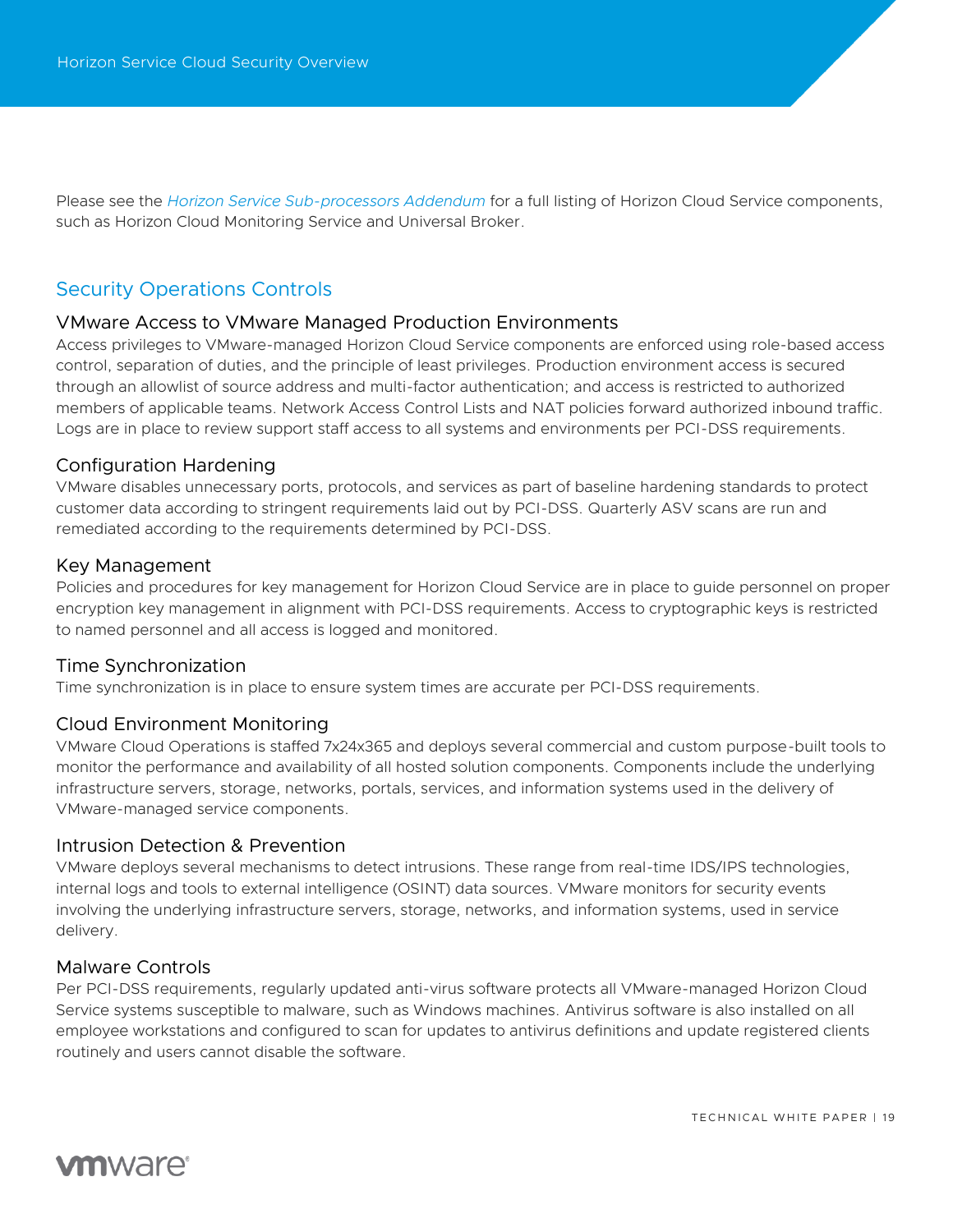#### <span id="page-19-0"></span>Log Management

VMware-managed Horizon Cloud Services leverage a robust, centralized SIEM infrastructure per PCI-DSS requirements. All critical systems and privileged access, firewall and IDS logs are logged and monitored. VMware System Security logs and events are centrally aggregated and monitored in real-time 7x24x365 by the VMware Security Operations Center (SOC). Logs forwarded to the VMware SOC are retained for 1 year and up to 5 years in archive.

#### <span id="page-19-1"></span>Disaster Recovery

Horizon Cloud Services are supported by defined enterprise resiliency programs which include business continuity and disaster recovery mechanisms for VMware-managed components per PCI-DSS requirements. VMware publishes a shared responsibility model for disaster recovery in the *[Horizon Service Description](https://www.vmware.com/content/dam/digitalmarketing/vmware/en/pdf/downloads/eula/vmw-horizon-service-description.pdf)*.

#### Recovery Time Objectives (RTO) and Recovery Point Objectives (RPO)

All VMware-managed Horizon Cloud Service components are covered by disaster recovery and business continuity processes; we have defined applicable RTO and RPOs in the table below. VMware does not provide disaster recovery and backup processes for customer-hosted infrastructure and customer-managed data.

| <b>Horizon Cloud Service</b>                                 | <b>RTO</b>               | <b>RPO</b>               |
|--------------------------------------------------------------|--------------------------|--------------------------|
| Horizon Cloud control plane                                  | 4 hours                  | 4 hours                  |
| Horizon Cloud Service on Microsoft<br>Azure - VMs and images | Data is customer managed | Data is customer managed |
| Horizon Subscription - VMs and<br>images                     | Data is customer managed | Data is customer managed |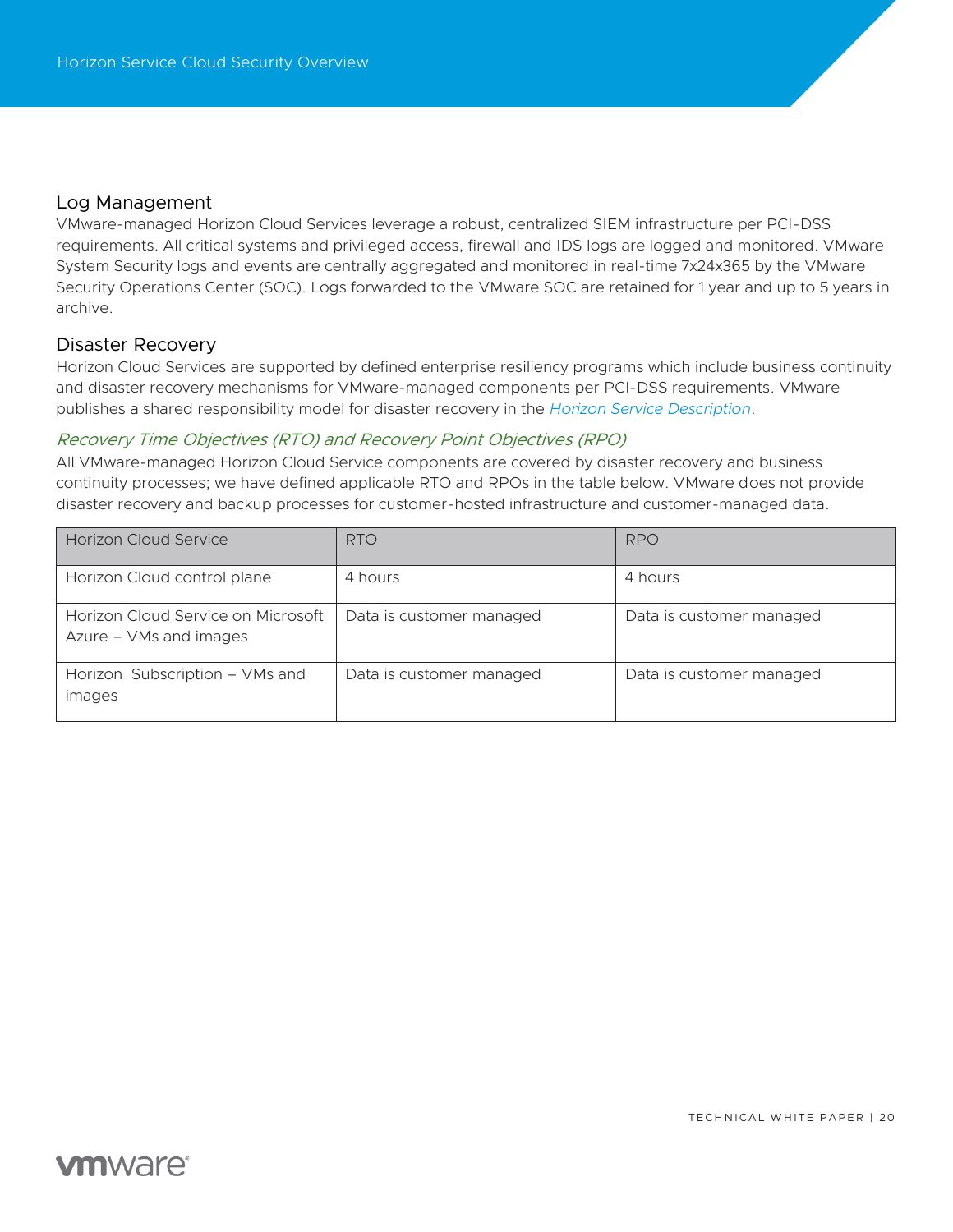## <span id="page-20-0"></span>Horizon Cloud Control Plane

Horizon Cloud control plane is a multi-tenant cloud service that has been built with security in mind and is PCI-DSS certified. A customer is paired with only one Horizon Cloud control plane instance at any time.

The Horizon Cloud Control Plane is used for both Horizon Cloud Service on Microsoft Azure and Horizon Subscription components.

#### <span id="page-20-1"></span>Customer Access to their Production Environment and Data

Customers manage applicable access to the Horizon Cloud application administrative interfaces, such as the Horizon Administrative Portal and Horizon Cloud Control Plane orchestration services. Identity is tied to customers' Active Directory.

Customer administrators can configure role-based access controls (RBAC) to restrict the depth of access and user management information and features available to each Horizon Administrative Portal user. Horizon Cloud application administrator changes are retained for review within the console event log. Please refer to *[VMware](https://docs.vmware.com/)  [Docs](https://docs.vmware.com/)* for additional information.

#### <span id="page-20-2"></span>Service Resiliency

Horizon Cloud Control Plane uses multiple Availability Zones in available regions. The Horizon Cloud Control Plane stores data in a fully replicated cluster across multiple fault domains within the service's region. Furthermore, explicit offline backups of the data are taken and stored in region for disaster recovery and high availability.

Disaster recovery plans are documented, reviewed annually, and tested against various disaster scenarios. The infrastructure is designed to ensure that customers will typically not notice a disruption during a component or system failure. Service resiliency strategies include, but are not limited to:

- The use of multiple Availability Zones.
- Daily point-in-time backups are stored for 30 days and support staff review backup processes to ensure data integrity. System audit log data is retained for 90 days.
- Backups are encrypted in transit (TLS 1.2) and at rest (AES 256).

Recovery Time Objectives (RTO) and Recovery Point Objectives (RPO) RTO and RPO for the Horizon Cloud Control Plane is 4 hours.

#### <span id="page-20-3"></span>Data Collection

Data collected and stored by the Horizon Cloud Control Plane differs depending on customers' use of Horizon Cloud Service on Microsoft Azure and/or Horizon 8 Subscription. Please see the corresponding sections for details.

## <span id="page-20-4"></span>Horizon Cloud Service on Microsoft Azure

Horizon Cloud Service on Microsoft Azure is certified against PCI-DSS. Importantly, VMware and customers share ownership of and responsibility for various aspects of the service which are outlined in the *[Horizon Service](https://www.vmware.com/content/dam/digitalmarketing/vmware/en/pdf/downloads/eula/vmw-horizon-service-description.pdf)  [Description](https://www.vmware.com/content/dam/digitalmarketing/vmware/en/pdf/downloads/eula/vmw-horizon-service-description.pdf)*.

Horizon Cloud Pods on Microsoft Azure use three networks to connect components:

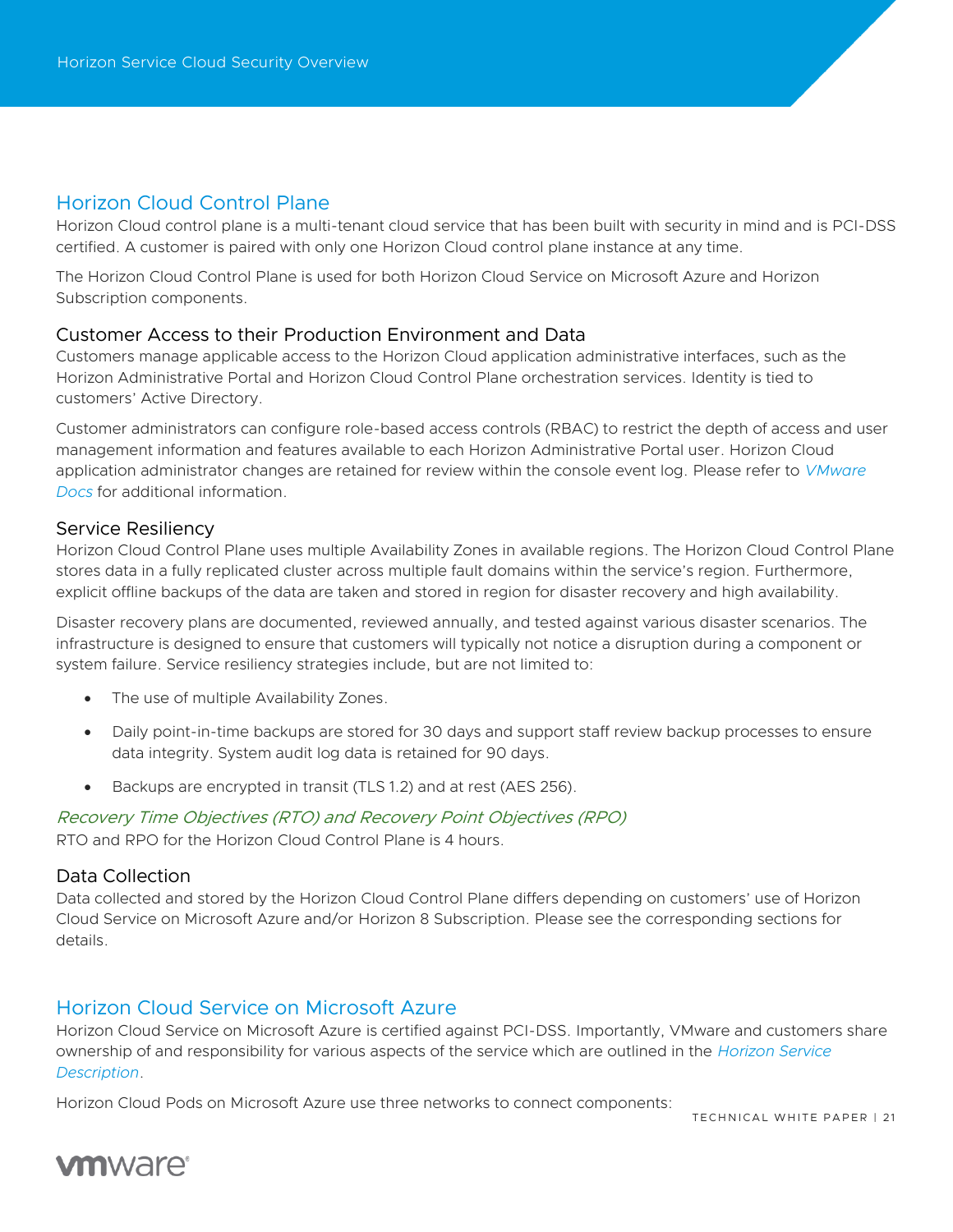- DMZ Enables inbound traffic from the Internet to the external Unified Access Gateways. Network Security Groups (NSG) that are a feature of Microsoft Azure are used to inbound control access and allow only the required ports and protocols to the external Unified Access Gateways.
- Management An internal management network, allowing the Pod Managers to control the Unified Access Gateways and providing an outbound Internet channel for connection to the Control Plane and the Azure API. There is no inbound networking connectivity to this network.
- Desktop Customer-controlled network for the VDI desktops and RDSH Farms (supporting both multisession desktops and applications), internal Unified Access Gateways, and Pod Managers (user-facing interface).



#### *Figure 4: Horizon Cloud on Microsoft Azure Architecture Diagram*

Horizon Cloud Service can optionally communicate with on-premises, corporate network resources via VPN or ExpressRoute connection. This connection may be required if the Active Directory or user data and applications are located on premises. Typically, internal end users connect to the Pod over this connection. To help ensure data is secure, the Horizon Cloud Control Plane uses strong in transit encryption over the public internet as prescribed by PCI-DSS Standard.



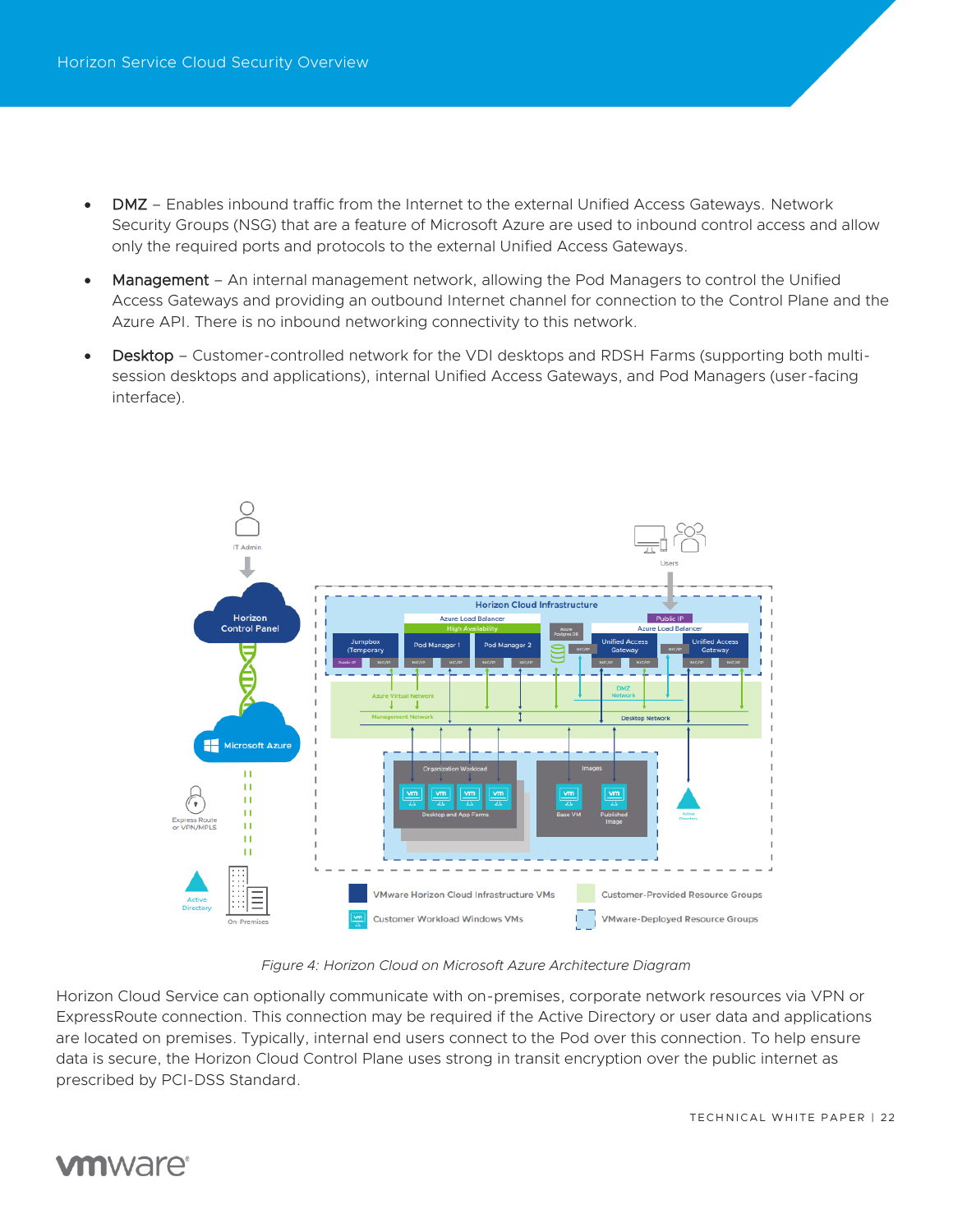For detailed, up-to-date information about the protocols and ports for the service, please review the product documentation and detailed diagrams are available in a TechZone article entitled *[VMware Horizon Cloud Service](https://techzone.vmware.com/resource/vmware-horizon-cloud-service-microsoft-azure-network-ports-diagrams)  [on Microsoft Azure Network Ports Diagrams](https://techzone.vmware.com/resource/vmware-horizon-cloud-service-microsoft-azure-network-ports-diagrams)*.

#### Active Directory

The Horizon Cloud Service uses customer Active Directory for user management and entitlements. There are two types of Active Directory accounts required by the service:

| AD Account                                 | <b>Permission Requirements</b>                                                                                                                                                                        | <b>Bind Type</b>                                                                                                   |
|--------------------------------------------|-------------------------------------------------------------------------------------------------------------------------------------------------------------------------------------------------------|--------------------------------------------------------------------------------------------------------------------|
| Domain bind and domain bind aux<br>account | Active Directory domain bind and<br>domain aux account (a standard<br>user with read access) that has<br>permission to read objects in AD                                                             | GSSAPI and NTLMSSP binds are<br>used for these accounts<br>Optionally toggle Microsoft GPO of<br>"Require Signing" |
| Domain join and domain join aux<br>account | Active Directory domain join and<br>domain join aux account that has<br>additional permissions to perform<br>Sysprep operations and join<br>computers to the domain, create<br>new accounts, and more | Only GSSAPI binds are used for<br>these accounts.                                                                  |

Horizon Cloud on Microsoft Azure uses an industry-standard approach / design to securely communicate with Microsoft Active Directory using SASL-GSSAPI. All communication with Active Directory is encrypted using Kerberos (SASL-GSSAPI); this is referred to as "signed and sealed" connection. With SASL-GSSAPI, you can help ensure that you continue to follow Microsoft best practices to reject unsigned/unencrypted LDAP Requests, by having the LDAP "Require Secure Signing Policy" enabled on your Active Directory Servers with Horizon Cloud on Microsoft Azure.

### <span id="page-22-0"></span>Connectivity to the Horizon Cloud Control Plane

The Microsoft Azure Pod makes outbound calls to the Horizon Cloud Control Plane over the Internet via the Pod Managers. There is no inbound management connectivity from the Microsoft Azure Pods. Data is transmitted between the Horizon Cloud Control Plane and Microsoft Azure Pods, over the public internet, via TLS 1.2 and authenticated with strong, periodically rotated keys and authentication tokens. The connection to the Horizon Cloud Control Plane allows access to the Horizon Pods on Microsoft Azure to enable:

- Configuration changes.
- Live state queries.
- Supportability requests, including interactive support, log fetching, and component health queries.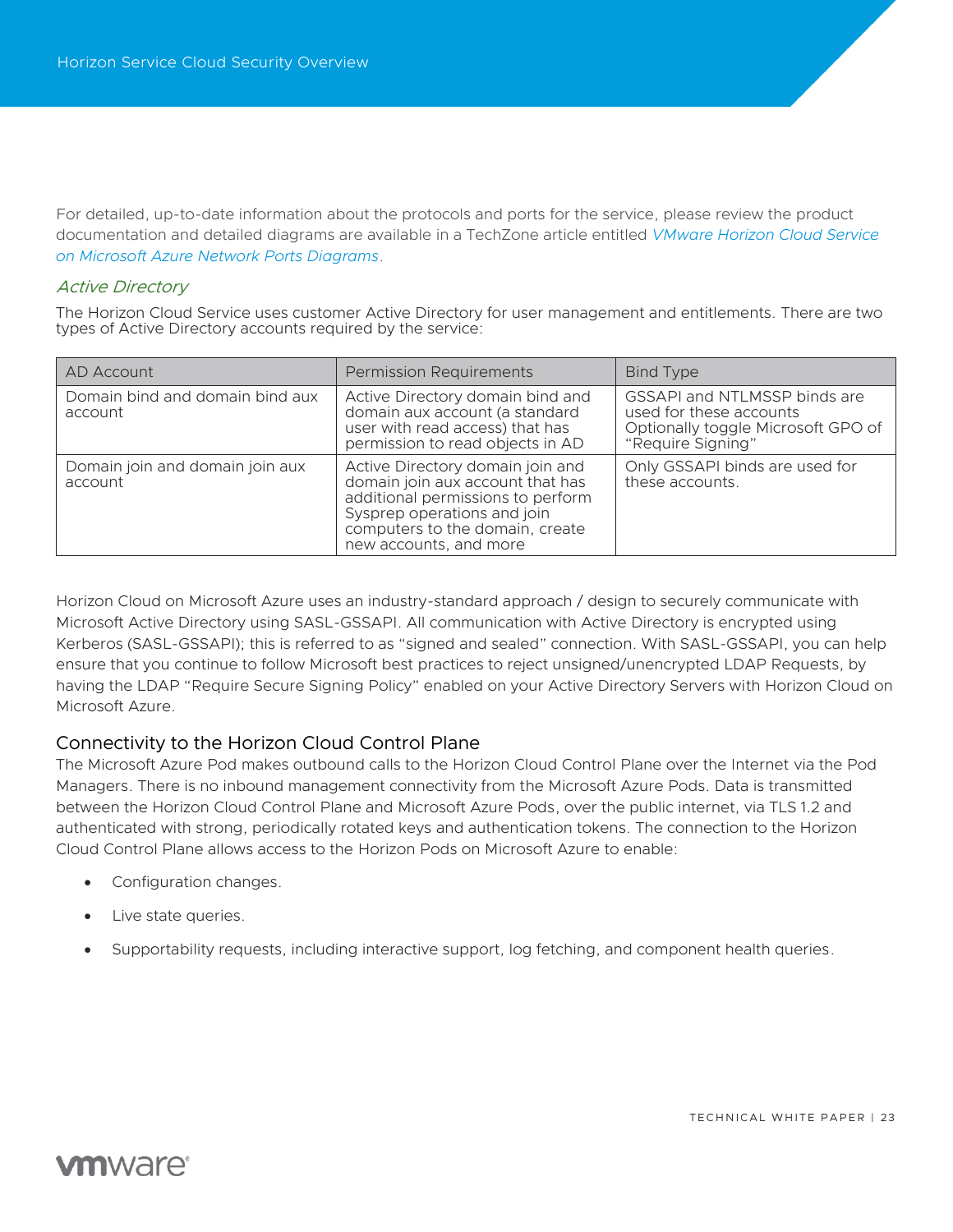#### Updates and Troubleshooting

As part of initial deployment, VMware deploys a temporary jump box inside customers' Horizon Pod on Microsoft Azure. This transient jump box facilitates the creation of the external Unified Access Gateway (UAG) in a dedicated Azure Virtual Network (VNet) and any subsequent updates to the UAG. The jump box VM is deleted after the UAG deployment process is complete. For subsequent UAG updates or for troubleshooting, the jump box VM is rerecreated and then deleted.

In the event of troubleshooting or diagnosing an issue, VMware can:

- Obtain log files and crash reports from the Horizon Cloud Pod (made available as "Support Bundle"), which will show usernames, times when users have accessed the system, and other environment information, including IP addresses and hostnames.
- Obtain other files, such as configuration files, from the deployed infrastructure VMs within the Horizon Cloud Pod.
- Have real-time access to the current operational health status of the Horizon Cloud Pod.
- Have interactive shell access on the Pod Manager for troubleshooting and support.

#### <span id="page-23-0"></span>Secure Credential Storage

The Horizon Cloud on Microsoft Azure service stores the following credentials for each Horizon Cloud subscription account:

- Active Directory domain bind and domain bind aux username and password.
- Active Directory domain join and domain join aux username and password.
- File share username and password.
- Azure subscription credentials.

These user credentials are protected with AES 256-bit encryption when stored in the cloud. The credentials are accessible by the Horizon Cloud Service when performing operations on behalf of the account or to distribute to components that need access.

On the Horizon Cloud Pods on Microsoft Azure, encryption keys used by the platform are unique per Pod. The credentials are accessible by the Pod service when performing operations on behalf of the organization.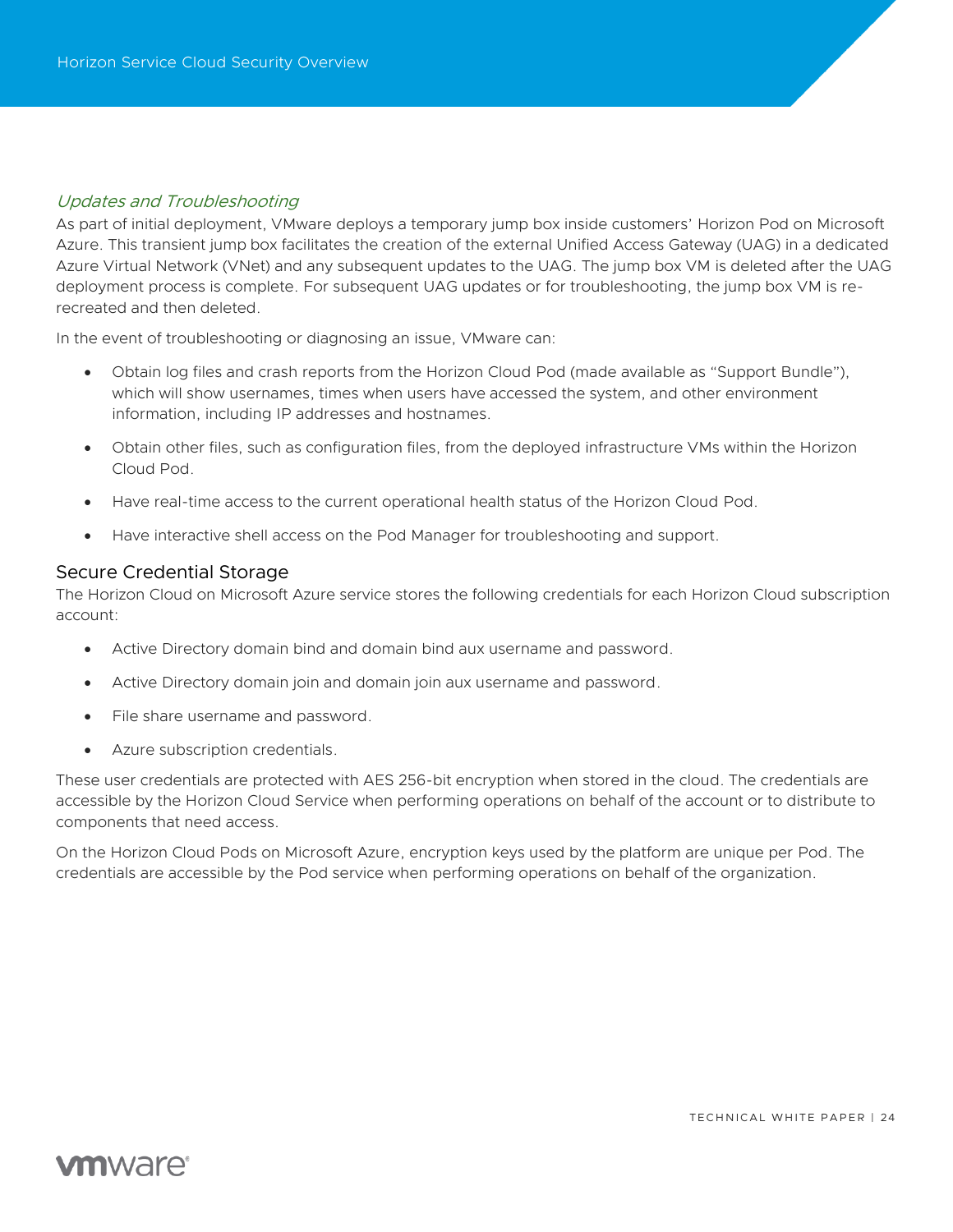#### <span id="page-24-0"></span>Data Collection

Horizon Cloud Service on Microsoft Azure service stores and handles different categories of data. The table below defines each category, indicating where the data is stored, who has access to it, and privacy notes. Please refer to the Cloud Monitoring Service Section and corresponding table for details regarding what is collected when that service is enabled

| <b>WHAT</b>                                                                                                                                                                                                                                                                                                                                                                                                                                                                                                                                                 | <b>WHERE</b>                                                                                                                                                                                  | <b>WHO</b>                                                                                                                                                                                                                                                                                                                                                                                              | <b>PRIVACY NOTES</b>                                                                                                                                                                                                                                                                                                                                                                                                                                                                                                                                                                                                         |
|-------------------------------------------------------------------------------------------------------------------------------------------------------------------------------------------------------------------------------------------------------------------------------------------------------------------------------------------------------------------------------------------------------------------------------------------------------------------------------------------------------------------------------------------------------------|-----------------------------------------------------------------------------------------------------------------------------------------------------------------------------------------------|---------------------------------------------------------------------------------------------------------------------------------------------------------------------------------------------------------------------------------------------------------------------------------------------------------------------------------------------------------------------------------------------------------|------------------------------------------------------------------------------------------------------------------------------------------------------------------------------------------------------------------------------------------------------------------------------------------------------------------------------------------------------------------------------------------------------------------------------------------------------------------------------------------------------------------------------------------------------------------------------------------------------------------------------|
| End User Data                                                                                                                                                                                                                                                                                                                                                                                                                                                                                                                                               |                                                                                                                                                                                               |                                                                                                                                                                                                                                                                                                                                                                                                         |                                                                                                                                                                                                                                                                                                                                                                                                                                                                                                                                                                                                                              |
| Data created by end users,<br>for example, files, user<br>settings, and user-installed<br>applications.                                                                                                                                                                                                                                                                                                                                                                                                                                                     | This is stored only in<br>the VDI desktops,<br>RDSH Farms and<br>external services (for<br>example, file servers)<br>which you deploy and<br>configure. VMware has<br>no access to this data. | End users access this data<br>$\bullet$<br>from within their VDI desktop<br>sessions or RDSH app and<br>desktop sessions.<br>$\bullet$<br>VMware does not have<br>access, nor does it manage<br>this data<br>$\ddot{\phantom{0}}$<br>Customers manage access to<br>the VMs or external file<br>services that are under your<br>control.                                                                 | Because this data is authored<br>$\bullet$<br>by end users, it may contain<br>personal data.<br>You have full control of<br>$\bullet$<br>where this data is stored.<br>$\ddot{\phantom{0}}$<br>The disk images storing this<br>information may be<br>encrypted.                                                                                                                                                                                                                                                                                                                                                              |
| Horizon Cloud Subscription Account Definition                                                                                                                                                                                                                                                                                                                                                                                                                                                                                                               |                                                                                                                                                                                               |                                                                                                                                                                                                                                                                                                                                                                                                         |                                                                                                                                                                                                                                                                                                                                                                                                                                                                                                                                                                                                                              |
| $\bullet$<br>Data about the definition<br>of your service, for<br>example, Active Directory<br>configuration.<br>Pod configuration;<br>$\bullet$<br>desktop assignments,<br>application assignments,<br>farm, and app definitions;<br>entitlements to services:<br>and assignments to<br>services.<br>This includes storing<br>usernames and credentials<br>for integrated services like<br>Active Directory and<br>Microsoft Azure.<br><b>See Secure Credential</b><br>Storage for more<br>information - including<br>details on credential<br>encryption. | This data is stored in<br>$\ddot{\phantom{0}}$<br>both the Azure Pods<br>and in the Horizon<br>Cloud Control Plane.                                                                           | $\ddot{\phantom{0}}$<br>You own this data and<br>manage it through the<br>Administration Console.<br>$\bullet$<br>VMware can access this data<br>to provide support and<br>understand the service<br>usage.<br>The service itself can use the<br>$\bullet$<br>supplied credentials to<br>operate.<br>VMware operations and<br>$\bullet$<br>support staff are not given<br>access to stored credentials. | The following personal data<br>is stored:<br>User/admin identity:<br>$\circ$<br>name, username, user<br>IDs (for example, AD<br>SID and GUIDs).<br>The main use of the personal<br>$\bullet$<br>data is to identify the<br>entitlement of end users to<br>services (VDI desktops,<br>remote applications, AV<br>applications, Workspace<br>ONE UEM policies), and the<br>assignment of end users to<br>resources (for example,<br>linking an end user to a<br>specific VDI desktop VM in a<br>dedicated assignment).<br>$\bullet$<br>In addition, IT administrators<br>are identified and given<br>rights within the system. |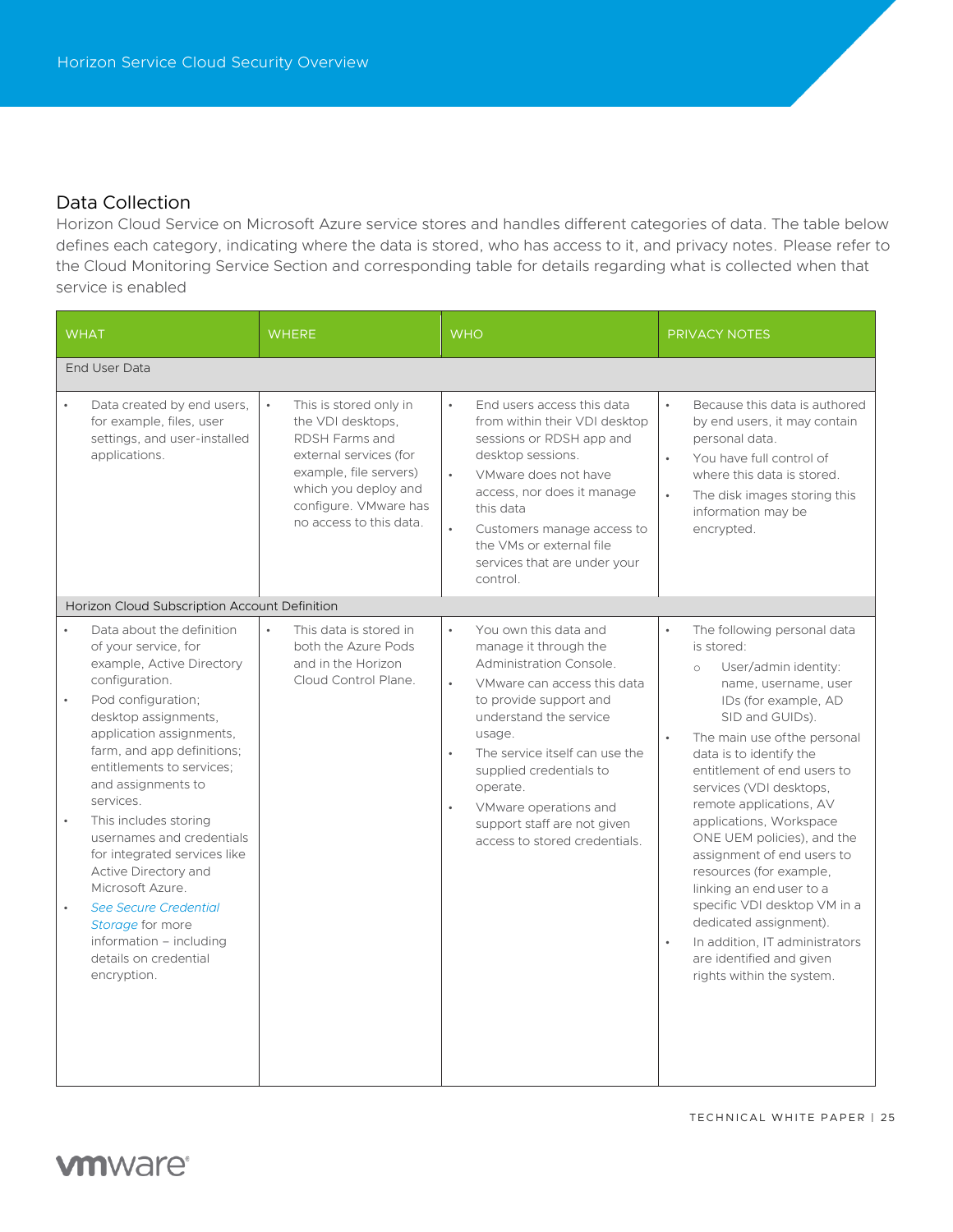| <b>IT Administrator</b>                                                                                                                                          |                                                                                   |                                                                                                                                                                                                       |                                                                                                                                                                                                                                                                                                                  |
|------------------------------------------------------------------------------------------------------------------------------------------------------------------|-----------------------------------------------------------------------------------|-------------------------------------------------------------------------------------------------------------------------------------------------------------------------------------------------------|------------------------------------------------------------------------------------------------------------------------------------------------------------------------------------------------------------------------------------------------------------------------------------------------------------------|
| Data about your usage of<br>the system, for example,<br>login times, and audit<br>information tracking<br>changes to service<br>configuration and<br>operations. | This data is stored in<br>$\bullet$<br>both the Pods and in<br>the control plane. | You can see audit data.<br>$\bullet$<br>VMware can access this data<br>$\bullet$<br>to provide support and<br>understand the service<br>usage.                                                        | The following data is stored:<br>$\bullet$<br>Admin identity: name,<br>$\circ$<br>username, user IDs (for<br>example, AD SID and<br>GUIDS).<br>Audit and log data for system<br>$\bullet$<br>changes will identify the IT<br>administrator who caused<br>the change.                                             |
| Licensing Data                                                                                                                                                   |                                                                                   |                                                                                                                                                                                                       |                                                                                                                                                                                                                                                                                                                  |
| Order number,<br>$\bullet$<br>SID,<br>SKU.<br>$\bullet$<br>Quantity of users,<br>License duration.<br>Type of license.                                           | The Data Lives within<br>$\bullet$<br>the Horizon Cloud<br>Control Plane          | You can see this data when<br>$\bullet$<br>you login to the Horizon<br>Cloud Administrative<br>Console<br>VMware can access this data<br>to provide support and<br>understand service<br>entitlement. | This data enables customers<br>$\bullet$<br>to compare what they have<br>chosen to how they are using<br>the solution on a day-to-day<br>basis<br>This data enables VMware to<br>$\bullet$<br>help ensure correct<br>allocation of resources to<br>customer as well as support<br>other license related activity |

The Horizon Cloud Service on Microsoft Azure service caches minimal Active Directory group information to entitle desktop and application assignments, URL redirection assignments, and more. When a user logs in, they are authenticated and authorized without using the cache to ensure that only the most recent data is used. Once logged in, entitlement checks are made against the cached data to better ensure high performance.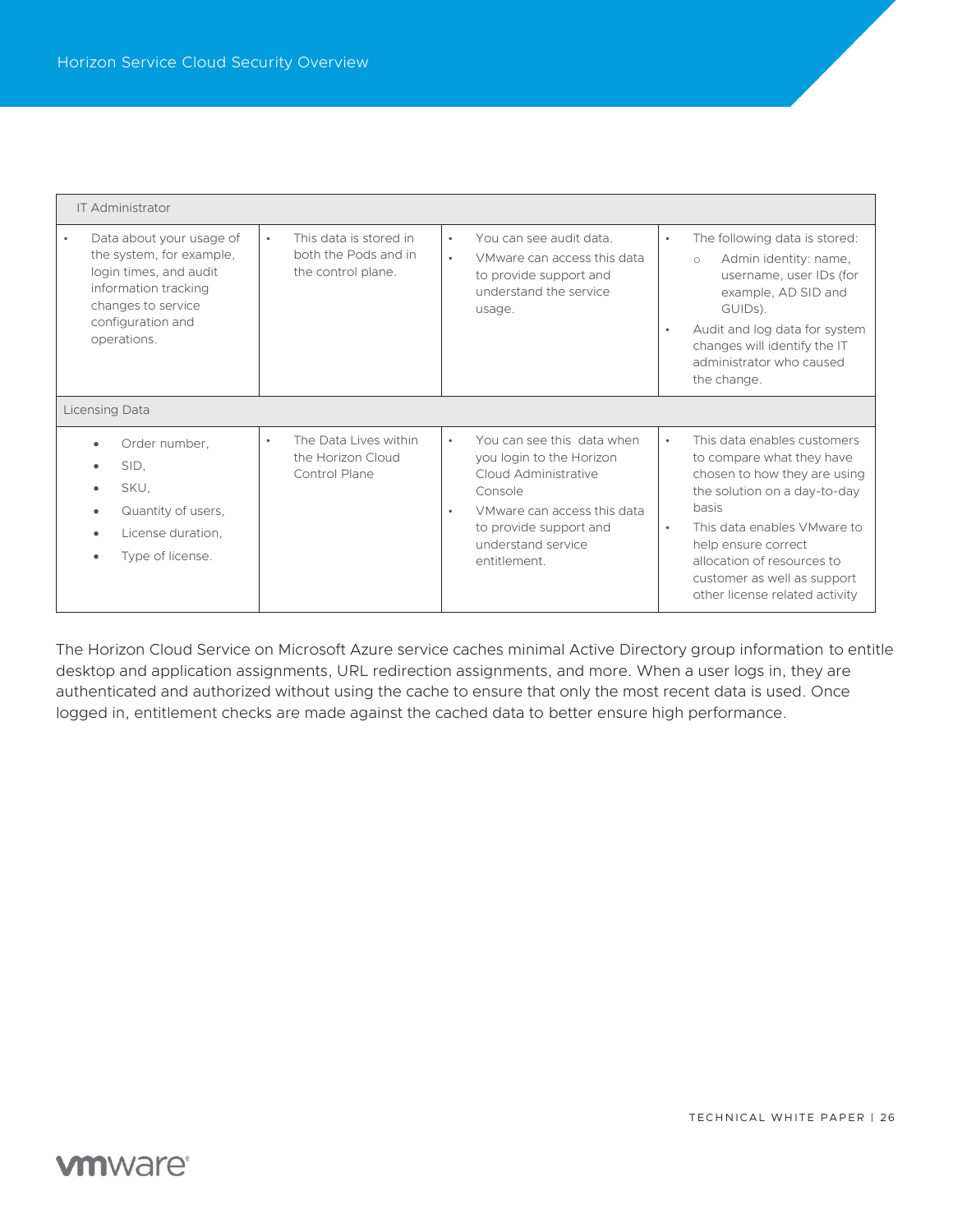## <span id="page-26-0"></span>Horizon Subscription

To access Horizon Cloud Services, customers connect their on-premises and/or VMC on AWS Horizon Pods to the VMware-managed Horizon Cloud Control Plane. As part of the pairing process, the Horizon Cloud Connector virtual appliance connects the Connection Server to the Horizon Cloud to manage the Horizon subscription license and other services. VMware does not have access to customer Horizon Pods. Please see the *[Horizon Service](https://www.vmware.com/content/dam/digitalmarketing/vmware/en/pdf/downloads/eula/vmw-horizon-service-description.pdf)  [Description](https://www.vmware.com/content/dam/digitalmarketing/vmware/en/pdf/downloads/eula/vmw-horizon-service-description.pdf)* for more detail.

## <span id="page-26-1"></span>Architecture Diagram



*Figure 5: Horizon Subscription Architecture Diagram*

## <span id="page-26-2"></span>Connection to the Horizon Cloud Control Plane

### <span id="page-26-3"></span>Horizon Cloud Connector

The Horizon Cloud Connector is a virtual appliance that connects a Connection Server in a Pod with the Horizon Cloud Service. The Horizon Cloud Connector is required to use Horizon 8 subscription licenses. To help ensure data is secure, the Horizon Cloud Control Plane uses strong in transit encryption, over the public internet, as prescribed by PCI-DSS Standard.

### <span id="page-26-4"></span>Universal Broker

The Universal Broker is an optional feature of the Horizon Cloud Control Plane. The Universal Broker client runs within the Horizon Cloud Connector for each of your cloud-connected Horizon Pods. The client is part of the OVA file for Cloud Connector 1.5 or later and is automatically installed when you pair the Cloud Connector with your Pod. In general, a minimal amount of data is stored in the Universal Broker and includes Certificates and User to Homesite Mapping.

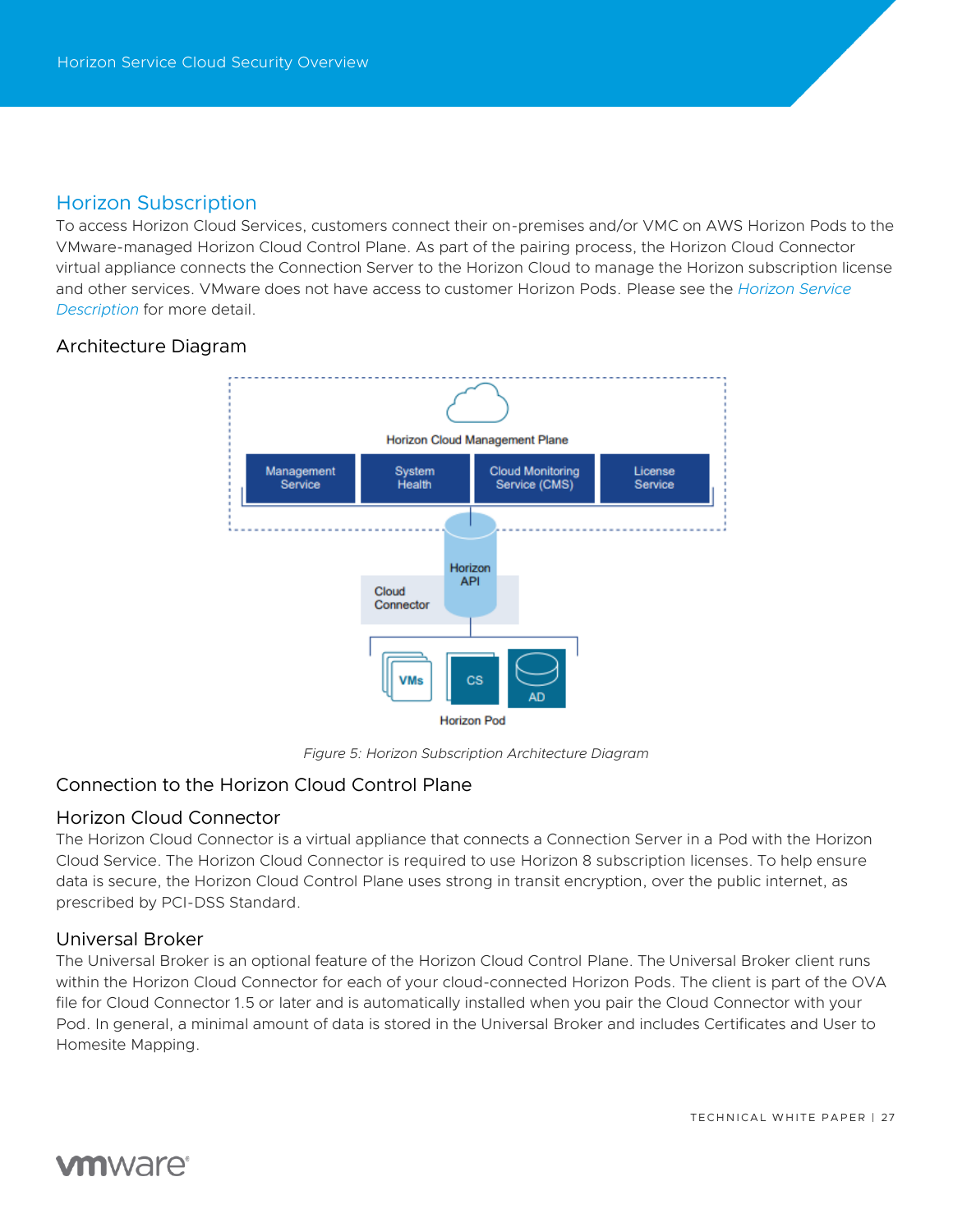## <span id="page-27-0"></span>Data Collection

Horizon Subscription store and handles different categories of data. The table below defines each category, indicating where the data is stored, who has access to it, and privacy notes.

| <b>WHAT</b>                                                                                                                                                                                                                                                                                                                                                                                                      | <b>WHERE</b>                                                                                                                                                                                                                     | <b>WHO</b>                                                                                                                                                                                                                                                                                                                                                                        | <b>PRIVACY NOTES</b>                                                                                                                                                                                                                                                                                                                                                                                                                                                                                                                                                                                        |
|------------------------------------------------------------------------------------------------------------------------------------------------------------------------------------------------------------------------------------------------------------------------------------------------------------------------------------------------------------------------------------------------------------------|----------------------------------------------------------------------------------------------------------------------------------------------------------------------------------------------------------------------------------|-----------------------------------------------------------------------------------------------------------------------------------------------------------------------------------------------------------------------------------------------------------------------------------------------------------------------------------------------------------------------------------|-------------------------------------------------------------------------------------------------------------------------------------------------------------------------------------------------------------------------------------------------------------------------------------------------------------------------------------------------------------------------------------------------------------------------------------------------------------------------------------------------------------------------------------------------------------------------------------------------------------|
| End User Data                                                                                                                                                                                                                                                                                                                                                                                                    |                                                                                                                                                                                                                                  |                                                                                                                                                                                                                                                                                                                                                                                   |                                                                                                                                                                                                                                                                                                                                                                                                                                                                                                                                                                                                             |
| Data created by end<br>$\bullet$<br>users, for example,<br>files, user settings,<br>and user-installed<br>applications.                                                                                                                                                                                                                                                                                          | This is stored<br>$\bullet$<br>only in the VDI<br>desktops,<br><b>RDSH Farms</b><br>and external<br>services (for<br>example, file<br>servers) which<br>you deploy and<br>configure.<br>VMware has no<br>access to this<br>data. | End users access<br>$\bullet$<br>this data from within<br>their VDI desktop<br>sessions or RDSH<br>app and desktop<br>sessions.<br>VMware does not<br>$\bullet$<br>have access, nor<br>does it manage this<br>data<br>Customers manage<br>access to the VMs or<br>external file services<br>that are under your<br>control.                                                       | Because this data is authored by end users, it may<br>$\bullet$<br>contain personal data.<br>You have full control of where this data is stored.<br>$\bullet$<br>The disk images storing this information may be<br>$\bullet$<br>encrypted.                                                                                                                                                                                                                                                                                                                                                                 |
| Horizon Cloud Account Data                                                                                                                                                                                                                                                                                                                                                                                       |                                                                                                                                                                                                                                  |                                                                                                                                                                                                                                                                                                                                                                                   |                                                                                                                                                                                                                                                                                                                                                                                                                                                                                                                                                                                                             |
| In a "subscription-<br>only"<br>implementation of<br>Horizon, this type of<br>data would entail<br>the following<br>information:<br>Company<br>$\circ$<br>Name<br>Customer<br>$\circ$<br>VMware<br>customer<br>connect email<br>address<br>Customer<br>$\circ$<br>contact info,<br>First Name and<br>Last Name<br>Pod Name,<br>$\circ$<br>Pod Version,<br>Pod Health.<br>Pod Location<br>Cloud Connector<br>Logs | This data is<br>$\bullet$<br>stored in both<br>the Cloud<br>Connected<br>Pods and in the<br>Horizon Cloud<br>Control Plane.                                                                                                      | You own this data<br>and manage it<br>through the<br>Administration<br>Console.<br>VMware can access<br>this data to provide<br>support and<br>understand the<br>service usage.<br>The service itself can<br>$\bullet$<br>use the supplied<br>credentials to<br>operate.<br>VMware operations<br>$\bullet$<br>and support staff are<br>not given access to<br>stored credentials. | The following personal data is stored:<br>$\bullet$<br>User/admin identity: name, username, user IDs (for<br>$\circ$<br>example, AD SID and GUIDs).<br>The main use of the personal data is to identify the<br>$\bullet$<br>entitlement of end users to services (VDI desktops,<br>remote applications, AV applications, Workspace ONE<br>UEM policies), and the assignment of end users to<br>resources (for example, linking an end user to a specific<br>VDI desktop VM in a dedicated assignment).<br>In addition, IT administrators are identified and given<br>$\bullet$<br>rights within the system. |



TECHNICAL WHITE PAPER | 28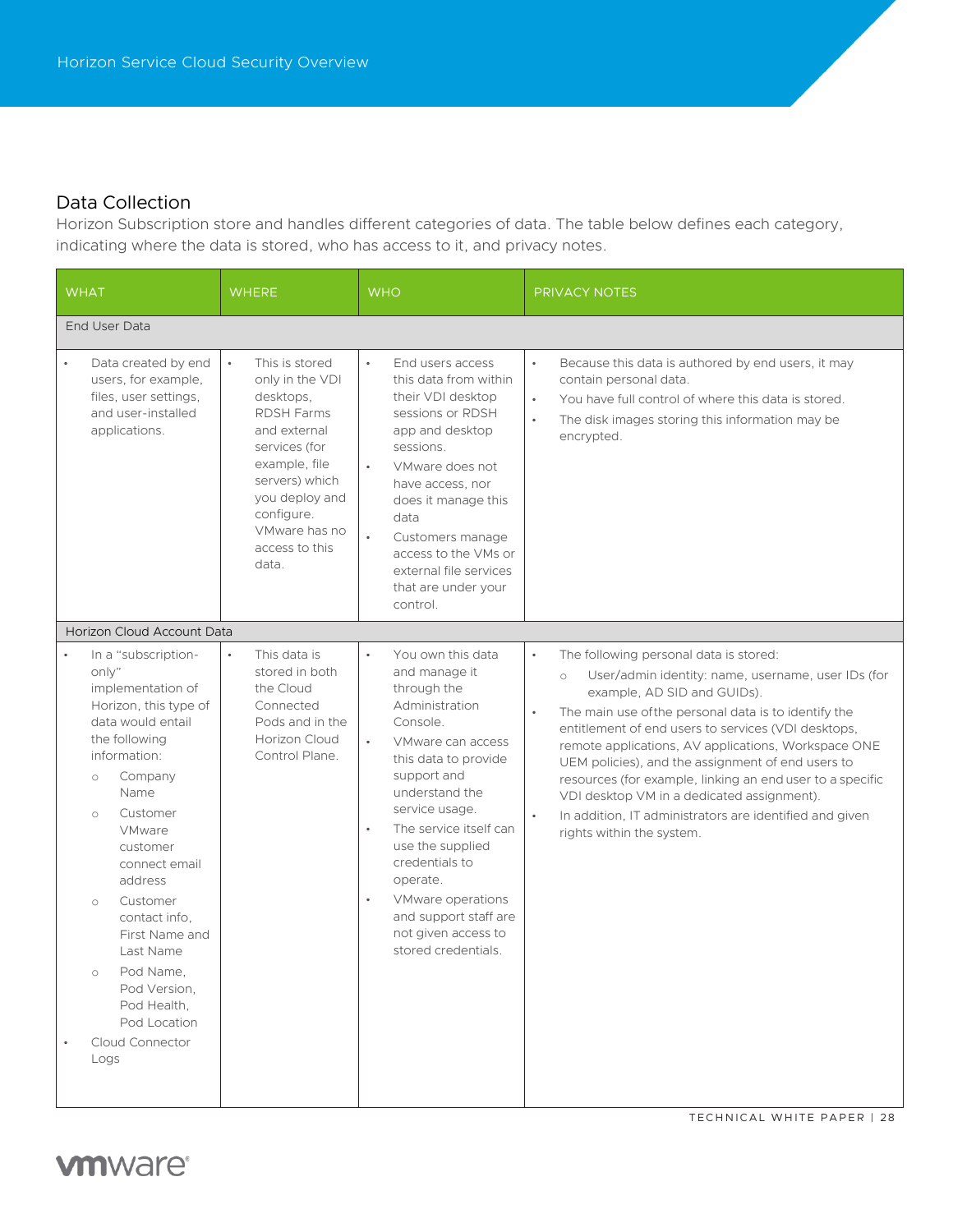| <b>IT Administrator</b>                                                                                                                                                |                                                                                                          |                                                                                                                                                                                                                          |                                                                                                                                                                                                                                                                                                       |
|------------------------------------------------------------------------------------------------------------------------------------------------------------------------|----------------------------------------------------------------------------------------------------------|--------------------------------------------------------------------------------------------------------------------------------------------------------------------------------------------------------------------------|-------------------------------------------------------------------------------------------------------------------------------------------------------------------------------------------------------------------------------------------------------------------------------------------------------|
| Data about your<br>usage of the<br>system, for<br>example, login<br>times, and audit<br>information tracking<br>changes to service<br>configuration and<br>operations. | This data is<br>$\bullet$<br>stored in both<br>the Pods and in<br>the Horizon<br>Cloud Control<br>Plane. | You can see audit<br>$\bullet$<br>data.<br>$\bullet$<br>VMware can access<br>this data to provide<br>support and<br>understand the<br>service usage.                                                                     | The following data is stored:<br>$\bullet$<br>Admin identity: name, username, user IDs (for<br>$\bigcirc$<br>example, AD SID and GUIDs).<br>Audit and log data for system changes will identify the IT<br>$\bullet$<br>administrator who caused the change.                                           |
| Licensing Data                                                                                                                                                         |                                                                                                          |                                                                                                                                                                                                                          |                                                                                                                                                                                                                                                                                                       |
| Order number,<br>$\bullet$<br>SID,<br>SKU.<br>Quantity of<br>users,<br>License<br>duration,<br>Type of<br>license.                                                     | The Data Lives<br>$\bullet$<br>within the<br>Horizon Cloud<br>Control Plane                              | You can see this<br>$\bullet$<br>data when you login<br>to the Horizon Cloud<br>Administrative<br>Console<br>VMware can access<br>$\bullet$<br>this data to provide<br>support and<br>understand service<br>entitlement. | This data enables customers to compare what they have<br>$\bullet$<br>chosen to how they are using the solution on a day-to-<br>day basis<br>This data enables VMware to help ensure correct<br>$\bullet$<br>allocation of resources to customer as well as support<br>other license related activity |

## <span id="page-28-0"></span>Universal Broker

The Universal Broker is an optional feature of the Horizon Cloud Control Plane. The Universal Broker client runs within the Horizon Cloud Connector for each of your cloud-connected Horizon Pods. The client is part of the OVA file for Cloud Connector 1.5 or later and is automatically installed when you pair the Cloud Connector with your Pod. In general, a minimal amount of data is stored in the Universal Broker and includes Certificates and User to Homesite Mapping.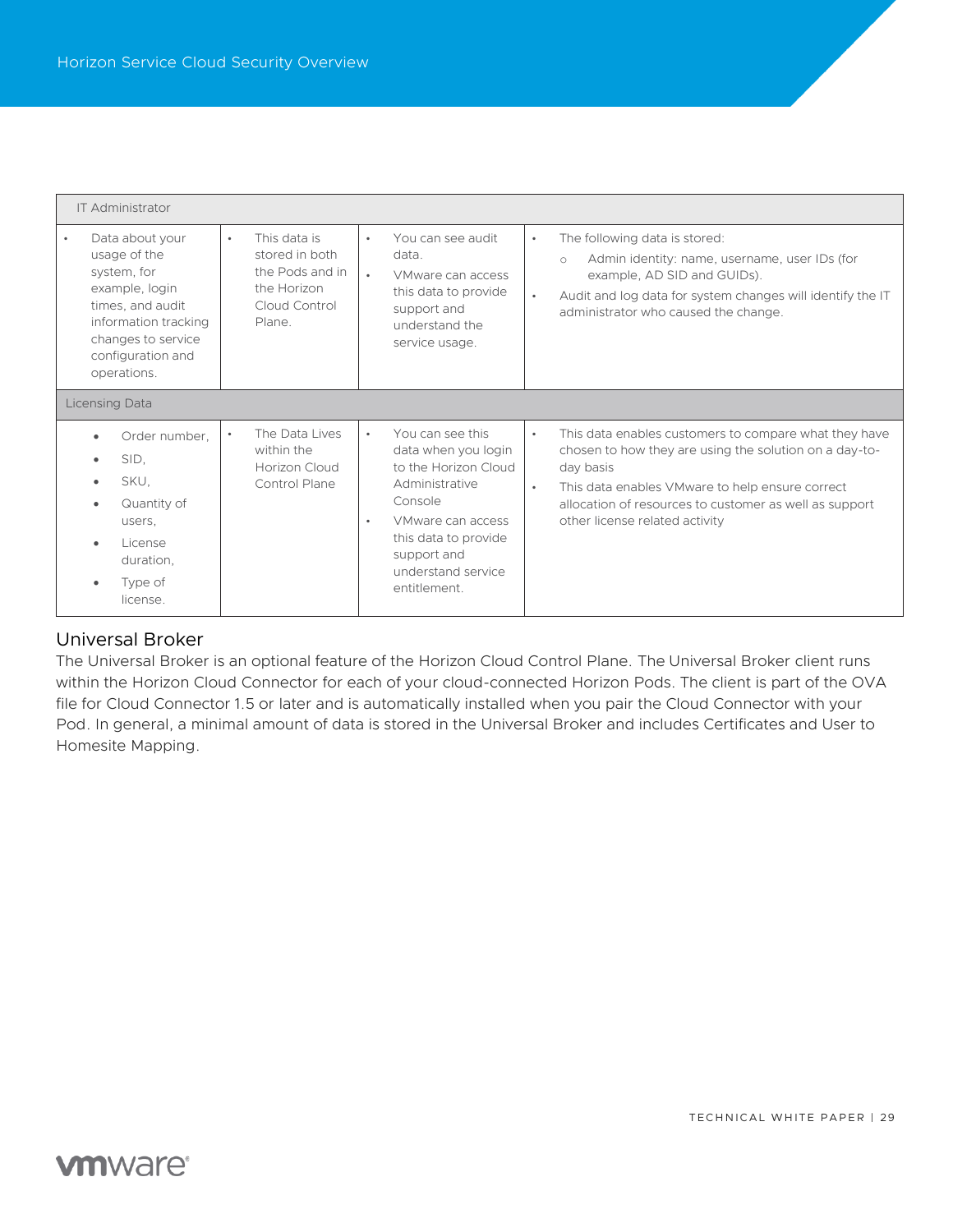## <span id="page-29-0"></span>Horizon Cloud Monitoring Service

Whether a cloud-connected Pod lives on-premises, in VMware Cloud on AWS, or in Microsoft Azure, the Horizon Cloud Monitoring Service obtains capacity-, health-, and usage-related data from the Pod and presents that data to you within the Horizon Cloud Administration Console. That console is your single pane of glass for working with your tenant's fleet of cloud-connected Pods. The Horizon Cloud Monitoring Service is optional and resides outside the Horizon Cloud Control Plane boundary. Due to this design, CMS is not in scope for the PCI certification and corresponding controls.

The Horizon Cloud Monitoring Service enables collection of user session information for service utilization, trending, and historical analysis. The data is used in charts on the Dashboard page and in reports on the Reports page. The data collected is regarding the end users' usage of the system, for example, login times, application and desktop launches, VDI desktop and RDSH performance data, VDI and RDSH server hostnames, client IP address, and username. You can opt out of the monitoring service at any time.

When the monitoring service is enabled, there are two modes of operation:

- User Session Information is collected.
- User Session Information is not collected.

You can use the Enable User Session Information toggle to enable or disable this mode at any time.

When the Enable User Session Information is disabled, the system will collect user session information for a limited period and will no longer store user identities for historical queries. Instead, the data is anonymized using hashing so that certain aggregated queries are still possible to enable real-time administration, but individual users cannot be identified. In addition, the historical and aggregated viewing of that user information will be disabled. Thus, the reports that would display historical and aggregated viewing of monitoring data, such as the Session History report, will not be available.

Note: When Enable User Session Information is disabled, user-identifying data is stored for up to 24 hours to provide real-time support of the service. Customer administrators can disable the Horizon Cloud Monitoring service completely if you do not want any of the monitoring data to be stored in the cloud monitoring service at all.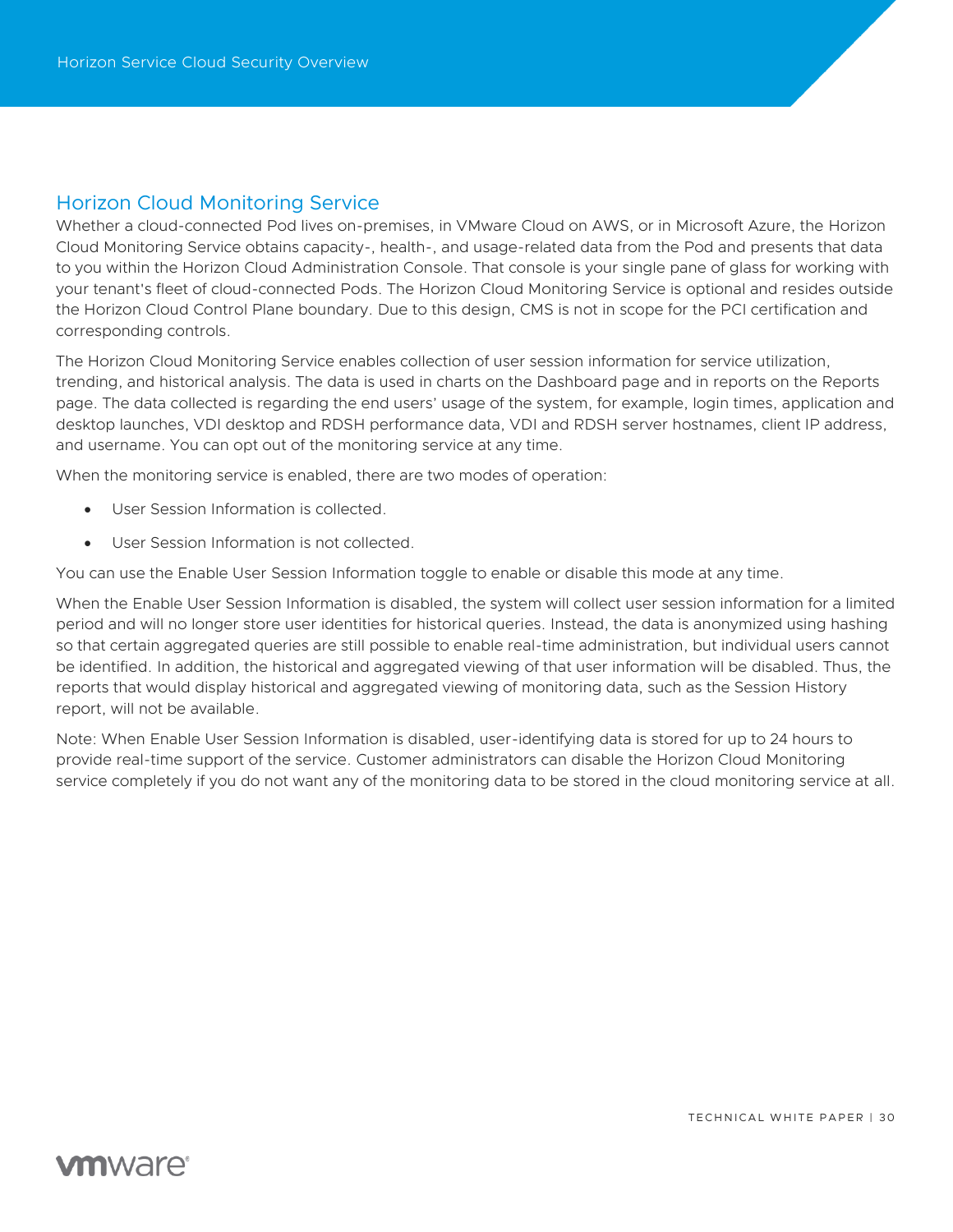| <b>WHAT</b>                                                                                                                                                                                                                                                                                                                                                                                                                                                                                                                                                                                                                                                                                                                                                              | <b>WHERE</b>                                                                                                                                                                                                                                                                                                                                                                                                                                          | <b>WHO</b>                                                                                                                                                                                                                | <b>PRIVACY NOTES</b>                                                                                                                                                                                                                                                                                                                                                                                         |
|--------------------------------------------------------------------------------------------------------------------------------------------------------------------------------------------------------------------------------------------------------------------------------------------------------------------------------------------------------------------------------------------------------------------------------------------------------------------------------------------------------------------------------------------------------------------------------------------------------------------------------------------------------------------------------------------------------------------------------------------------------------------------|-------------------------------------------------------------------------------------------------------------------------------------------------------------------------------------------------------------------------------------------------------------------------------------------------------------------------------------------------------------------------------------------------------------------------------------------------------|---------------------------------------------------------------------------------------------------------------------------------------------------------------------------------------------------------------------------|--------------------------------------------------------------------------------------------------------------------------------------------------------------------------------------------------------------------------------------------------------------------------------------------------------------------------------------------------------------------------------------------------------------|
| Cloud Monitoring Service details: This functionality is optional and can be disabled<br>Data about the end users' usage of the<br>$\bullet$<br>system, for example, login times, application<br>and desktop launches, VDI and RDSH<br>performance data, VDI and RDSH server<br>hostname, and client metrics such as IP<br>Address, version etc.<br>This data is not collected if you disable<br>$\bullet$<br>Horizon Cloud Monitoring Service (see<br>Monitoring for more details).<br>The data is normally stored for the life of your<br>$\bullet$<br>Horizon Cloud subscription and provides<br>historical reporting and aggregated viewing<br>of data.<br>Once the monitoring service is enabled, you<br>$\bullet$<br>may further opt out of collecting user session | End-user usage data is<br>$\bullet$<br>maintained both in the<br>Horizon Pods and in the<br>Horizon Cloud Control<br>Plane.<br>Data is explicitly stored in<br>$\bullet$<br>the Pod for immediate<br>and historic query.<br>Data is implicitly logged in<br>$\bullet$<br>log files as part of the<br>operation of the system.<br>Data is explicitly stored in<br>$\bullet$<br>the Horizon Cloud Control<br>Plane for immediate and<br>historic query. | This data is<br>$\bullet$<br>used by you<br>to help<br>manage your<br>end user's<br>experience.<br>VMware may<br>$\bullet$<br>use this data<br>to monitor<br>the overall<br>service and<br>provide<br>service<br>support. | The following PII data is<br>$\bullet$<br>stored unless the Horizon<br>Cloud monitoring service is<br>disabled.<br>User identity: name,<br>$\circ$<br>username, user IDs<br>(for example, AD SID)<br>Client IP address<br>$\circ$<br>Login timestamp<br>$\circ$<br>VDI and RDSH VM<br>$\circ$<br>hostname<br>Application launches<br>$\circ$<br>Both you and VMware can<br>$\bullet$<br>see both Primary and |
| information (Enable User Session Information<br>= No) to reduce the long-term storage and<br>anonymize the PII data as stored by the<br>monitoring service.                                                                                                                                                                                                                                                                                                                                                                                                                                                                                                                                                                                                              | $\bullet$<br>Data is implicitly stored in<br>the Horizon Cloud Control<br>Plane as part of<br>administrator notifications<br>that may identify end<br>users.                                                                                                                                                                                                                                                                                          |                                                                                                                                                                                                                           | Secondary PII data.<br>Opting in or out of Enable<br>$\bullet$<br>User Session Information<br>determines how long the<br>Primary PII data is stored.<br>When disabled, this data is<br>maintained to provide<br>immediate service and<br>support (for example, who<br>is currently logged in), but<br>this data is not stored<br>historically (for example,<br>who logged in last week).                     |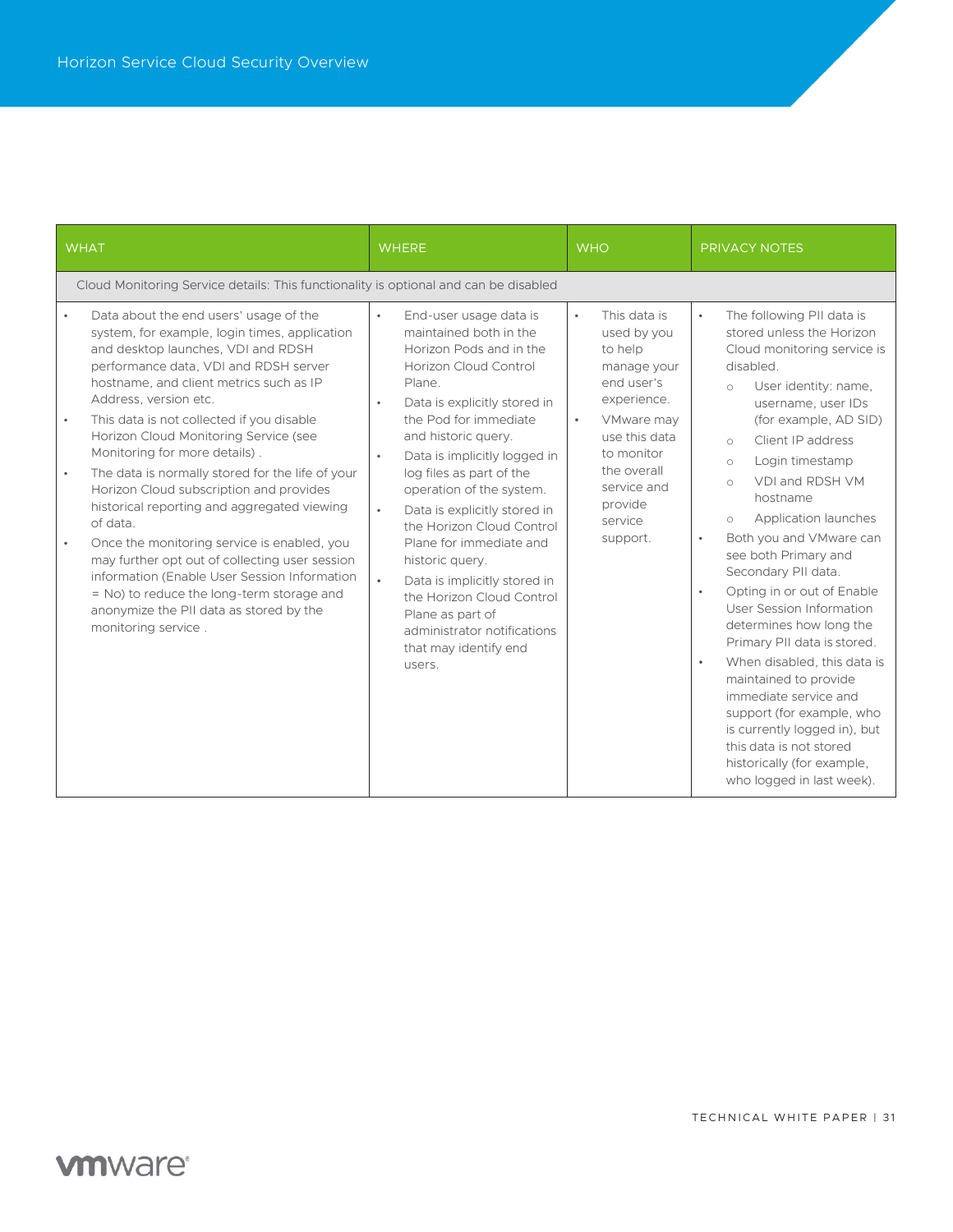#### <span id="page-31-0"></span>Release Management and Maintenance

VMware has defined applicable Horizon Service uptime SLAs in the *[VMware Horizon Service SLA](https://www.vmware.com/content/dam/digitalmarketing/vmware/en/pdf/downloads/eula/vmw-euc-consolidated-service-level-agreement.pdf)*., Updates are a shared responsibility between VMware and customers as outlined in the *[Horizon Service Description.](https://www.vmware.com/content/dam/digitalmarketing/vmware/en/pdf/downloads/eula/vmw-horizon-service-description.pdf)*

#### <span id="page-31-1"></span>Release Schedules

VMware communicates feature releases and service announcements through *[VMware Docs](https://docs.vmware.com/en/VMware-Horizon-Cloud-Service/index.html)*, *[VMware Blogs](https://blogs.vmware.com/euc/)*, *[VMware Customer Connect](https://my.vmware.com/)*, and by email.

#### <span id="page-31-2"></span>Routine Maintenance

Occasionally, it is necessary for VMware to perform maintenance that has the potential to impact the availability of customer environments outside of scheduled maintenance windows, and VMware reserves the right to do so. A minimum of five days' advance notice is given for routine maintenance.

Per the *[Horizon Service Description](https://www.vmware.com/content/dam/digitalmarketing/vmware/en/pdf/downloads/eula/vmw-horizon-service-description.pdf)* which governs the service

*"In the event of issues that require diagnosis and troubleshooting, select personnel from the VMware Horizon Cloud Service operations team will have the ability to remotely log in to the Horizon Pod appliances in your Microsoft Azure infrastructure to review and gather logs or to perform remote emergency remediation."*

#### <span id="page-31-3"></span>Emergency Maintenance

Emergency maintenance is defined as potentially impactful maintenance activity that must be executed quickly due to an immediate, material threat to the security, performance, or availability of the Service Offering. Every attempt will be made to provide as much advance notice as possible, but notice depends on the severity and critical nature of the emergency maintenance.

TECHNICAL WHITE PAPER | 32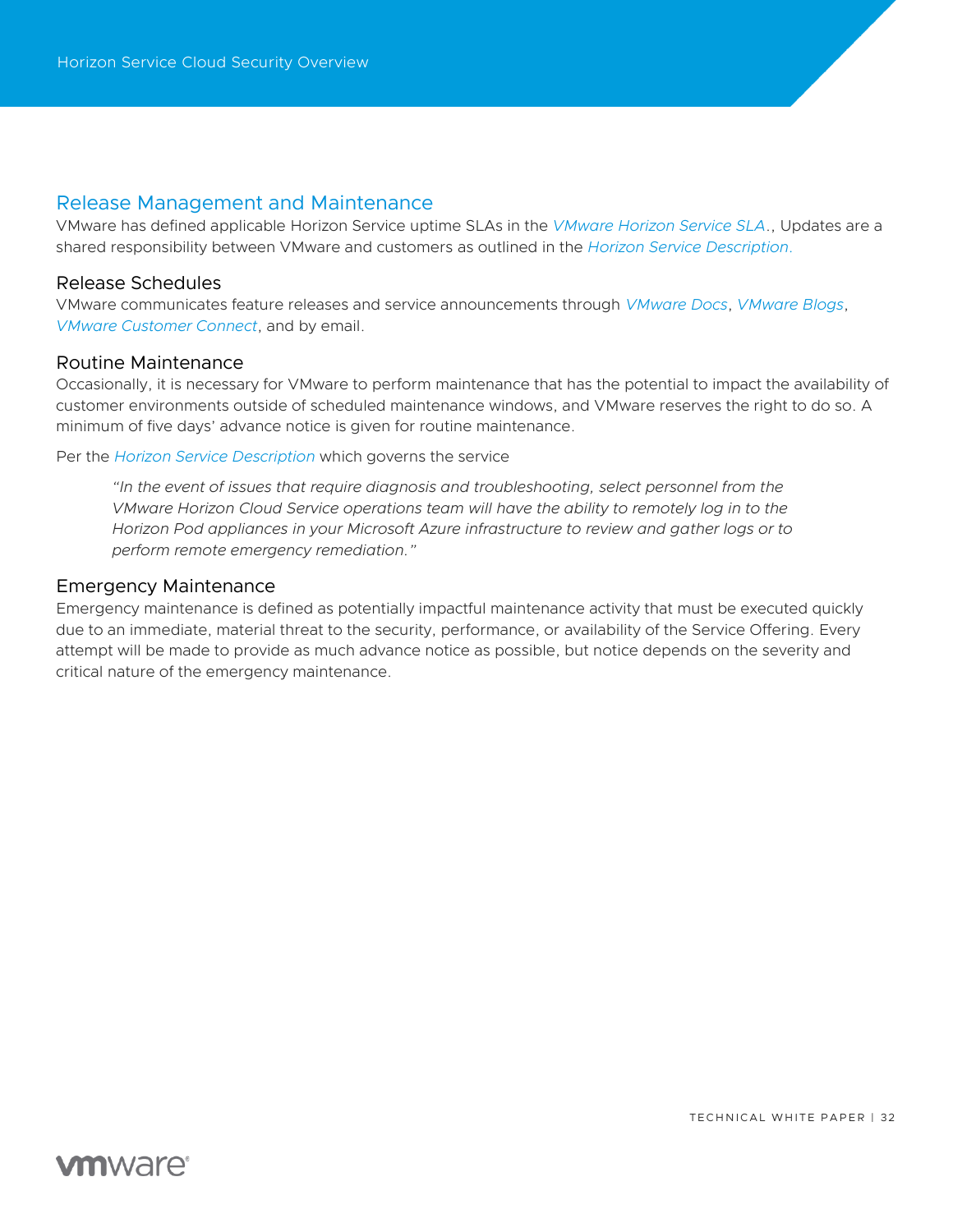## <span id="page-32-0"></span>Customer Support Services

VMware's Global Customer Support Services teams are strategically *[placed around the world](https://www.vmware.com/company/office_locations.html)* operating in a follow-the-sun model from locations in the US, Costa Rica, Ireland and the UK, India, China, Japan, Australia, and Singapore. Each center is staffed with engineers that provide industry-leading expertise in mobility and have experience supporting real-world mobile environments. Support is available in seventeen languages. Support may be provided from other offices as support team continues to expand to meet customer requirements.



*Figure 6: Global Support Locations*

### <span id="page-32-1"></span>Support Packages

VMware provides multiple support options designed to fit specific customer requirements. The following support packages are available for Horizon Cloud Service:

- *[SaaS Basic Support](https://www.vmware.com/support/services/saas-basic.html)* Weekday global support for SaaS products, 12x5 (SaaS Severity 1 issues 24x7)
- *[SaaS Production Support](https://www.vmware.com/support/services/saas-production.html)* Focused, 24-hour support for SaaS products, (SaaS Severity 1 issues 24x7)
- *[VMware Success 360](https://www.vmware.com/customer-success/success-360.html)* Priority access to Senior Engineers, Account Management, and advanced Skyline features, 24x7

For the most up-to-date support offerings, please refer to the *[VMware Customer Support Offerings](https://www.vmware.com/support/services.html)* page. Existing support customers can leverage the *[VMware Customer Connect](https://my.vmware.com/group/vmware/home)*. Please visit the *[Cloud Service Support Policies](https://www.vmware.com/support/policies/saas-support.html)  [page](https://www.vmware.com/support/policies/saas-support.html)* for additional information.

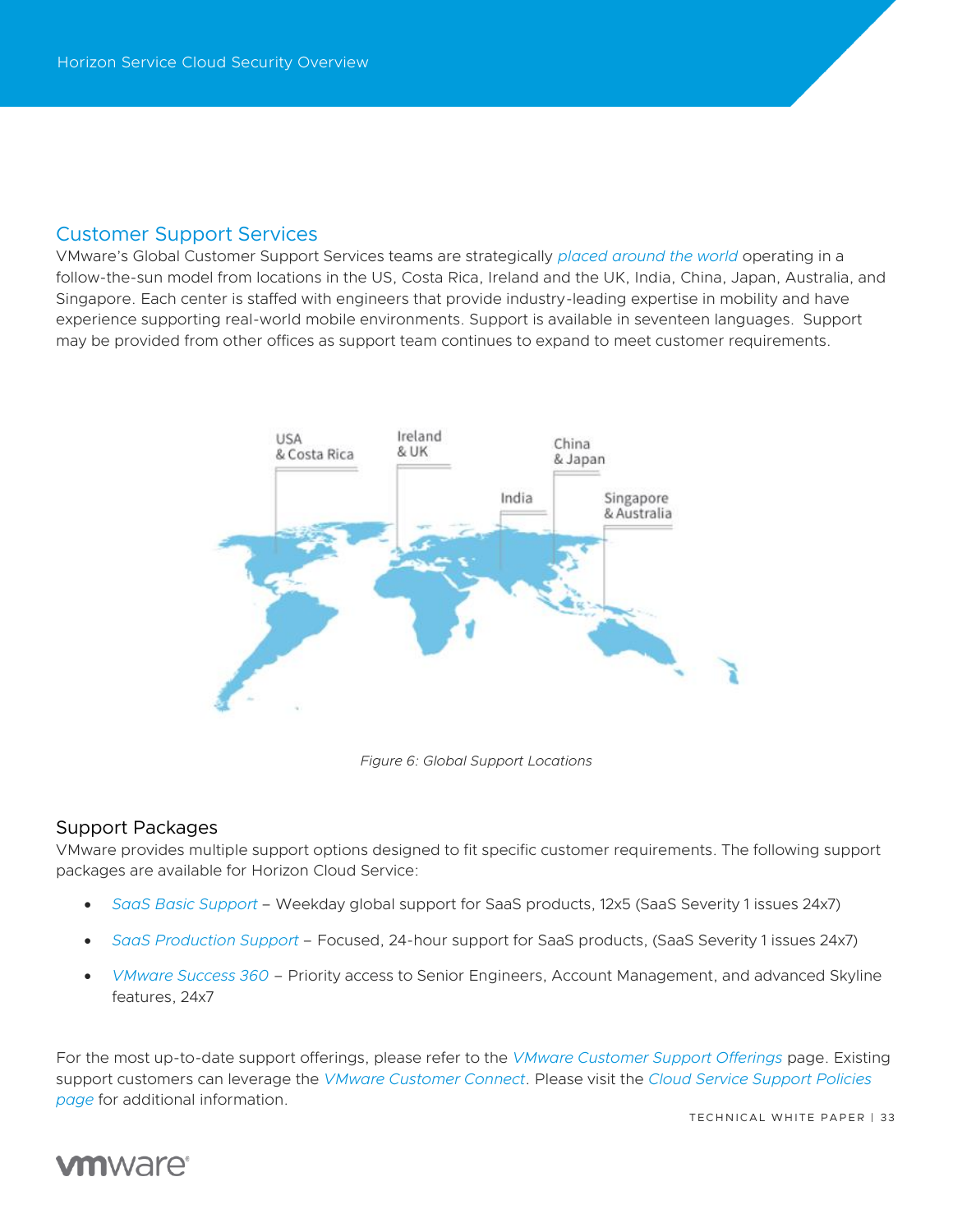## <span id="page-33-0"></span>Privacy and Compliance

#### <span id="page-33-1"></span>Data Sovereignty and Service Sub-Processors

For data processing locations please refer to the *[Horizon Service Sub-processors Addendum](https://www.vmware.com/content/dam/digitalmarketing/vmware/en/pdf/downloads/eula/vmw-horizon-service-sub-processors.pdf)*. VMware affiliates may also process Content. As set forth in the VMware Data Processing Addendum, VMware has adequate data transfer mechanisms in place with each sub-processor. Please refer to the VMware Data Processing Addendum and service Sub-processors Addendum for additional information.

### <span id="page-33-2"></span>Privacy and the EU General Data Protection Regulation (GDPR)

Horizon Cloud Service customers are responsible for using and configuring the service in a manner which enables the customer to comply with applicable Data Protection Laws, including the GDPR, as a data controller or as a data processor with respect to Personal Data. VMware complies with applicable data processor obligations.

End users can also contact privacy@vmware.com if they wish to exercise data subject rights (outlined in the VMware Privacy Notice), so that VMware may consider the request under applicable law. To protect privacy and security, VMware may take steps to verify requestor identity before complying with the request.

For additional information regarding customer and VMware responsibilities please refer to *[VMware Privacy Policy](https://www.vmware.com/help/privacy.html)* and *[VMware Data Processing Addendum](https://www.vmware.com/content/dam/digitalmarketing/vmware/en/pdf/downloads/eula/vmware-data-processing-addendum.pdf)*.

#### Binding Corporate Rules

Whenever VMware, acting as a processor, shares personal information originating in the European Economic Area ("EEA"), it will do so on the basis of its Irish Data Protection Commissioner and peer approved binding corporate rules known as the VMware Binding Corporate Rules ("VMware's BCRs") which establish adequate protection of such personal information and are legally binding on the VMware Group.

VMware's BCRs were approved by the European Data Protection Authorities on May 23, 2018. You can review confirmation that this review has now been completed [here.](http://ec.europa.eu/newsroom/article29/item-detail.cfm?item_id=613841) To access VMware's BCRs, please see [VMware's](https://www.vmware.com/content/dam/digitalmarketing/vmware/en/pdf/company/vmw-binding-corporate-rules.pdf)  [Processor Binding Corporate Rules,](https://www.vmware.com/content/dam/digitalmarketing/vmware/en/pdf/company/vmw-binding-corporate-rules.pdf) which apply when VMware processes personal data on behalf of its customers. To see a listing of the VMware affiliates that have signed an Intra-Group Agreement for VMware's BCRs, [click here.](https://www.vmware.com/content/dam/digitalmarketing/vmware/en/pdf/company/vmw-list-of-affiliates.pdf) For further information, [click here.](https://www.vmware.com/content/dam/digitalmarketing/vmware/en/pdf/company/vmware-bcr-for-processor-external-faqs.pdf)

#### Data Protection Requests

If VMware receives any requests from individuals or applicable data protection authorities relating to the processing of Personal Data within Horizon Cloud Service, including requests from individuals seeking to exercise their rights under Data Protection Law, VMware will promptly redirect the request to the customer. VMware will not respond to such communication directly without the customer's prior authorization, unless legally compelled to do so. If VMware is required to respond to such a request, VMware will promptly notify the customer and provide a copy of the request, unless legally prohibited from doing so.

VMware will reasonably cooperate with customers to respond to any requests from individuals or applicable data protection authorities relating to the processing of personal data to the extent that customer is unable to access the relevant personal data in their use of the service. Please refer to the *[VMware Data Processing Addendum](https://www.vmware.com/content/dam/digitalmarketing/vmware/en/pdf/downloads/eula/vmware-data-processing-addendum.pdf)* for definitions and standard hosting terms.

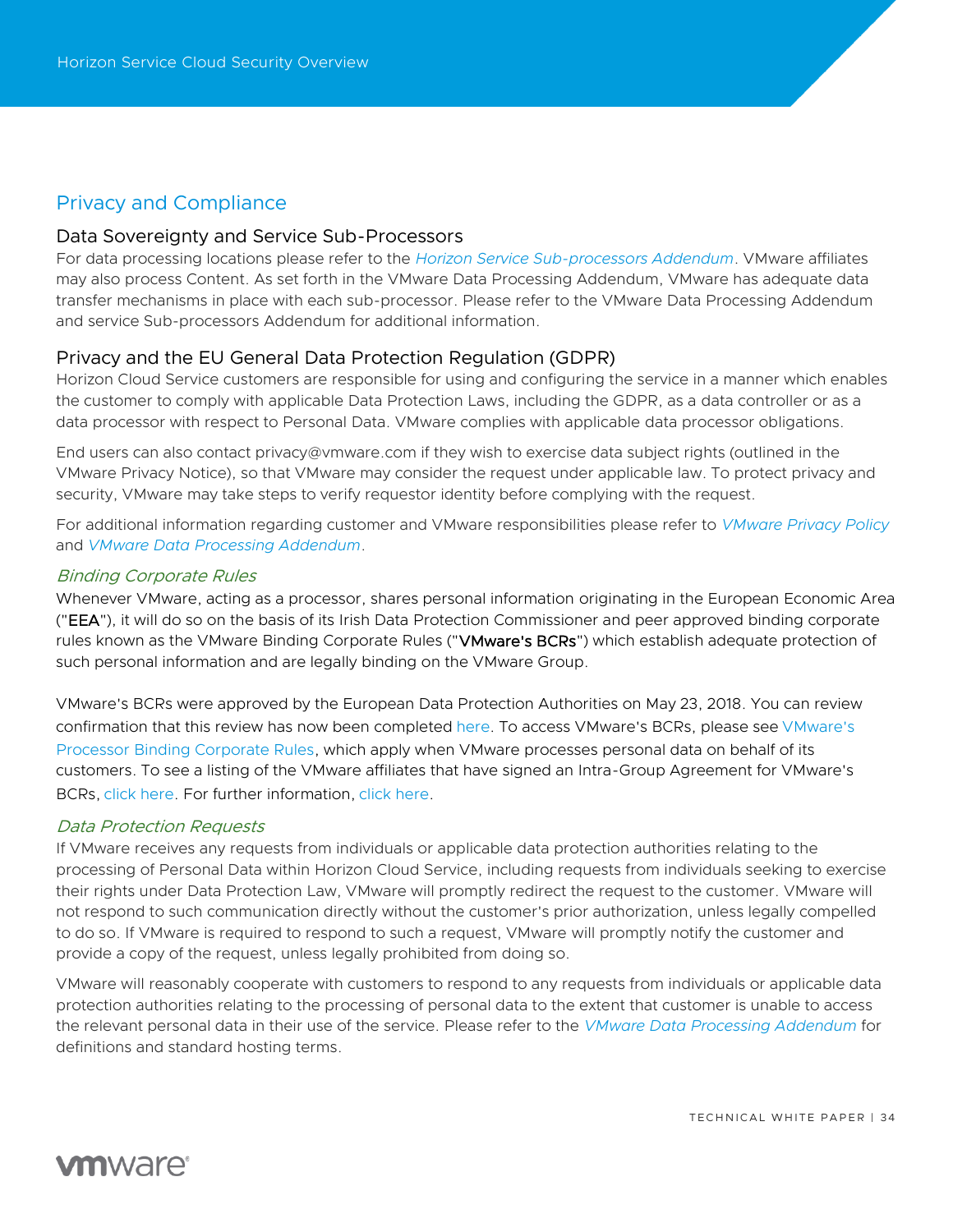#### <span id="page-34-0"></span>Audit Reports and Trust Assurance

#### SOC 2 Type 2 Audit Reports

Horizon Cloud Services cloud-delivered environments have undergone SOC 2 Type 2 and SOC 3 audits; SOC 2 reports are available under an NDA with VMware.

#### Cloud Security Alliance (CSA) Cloud Alliance Initiative Questionnaire (CAIQ)

VMware has completed and published a [response to the CAIQ](https://cloudsecurityalliance.org/star/registry/vmware-inc/) to provide transparency into technologies and processes that vendors implement to manage risks for cloud-delivered environments.

## <span id="page-34-1"></span>Standard Hosting Agreements and Service Resources

#### <span id="page-34-2"></span>Service Description

Please refer to the *[Horizon Service Description](https://www.vmware.com/content/dam/digitalmarketing/vmware/en/pdf/downloads/eula/vmw-horizon-service-description.pdf)* for an overview of the hosted service, including roles and responsibilities shared between VMware and the customer.

#### <span id="page-34-3"></span>Service Level Agreement

Horizon Cloud Service will maintain a monthly availability measurement of 99.9% as defined in the *[Horizon Service](https://www.vmware.com/content/dam/digitalmarketing/vmware/en/pdf/downloads/eula/vmw-euc-consolidated-service-level-agreement.pdf)  [SLA](https://www.vmware.com/content/dam/digitalmarketing/vmware/en/pdf/downloads/eula/vmw-euc-consolidated-service-level-agreement.pdf)*.

#### <span id="page-34-4"></span>Terms of Service

*VMware Cloud [Terms of Service](https://www.vmware.com/content/dam/digitalmarketing/vmware/en/pdf/downloads/eula/vmware-cloud-services-universal-tos.pdf)* governs VMware cloud delivered services together with the *[VMware Data](https://www.vmware.com/content/dam/digitalmarketing/vmware/en/pdf/downloads/eula/vmware-data-processing-addendum.pdf)  [Processing Addendum](https://www.vmware.com/content/dam/digitalmarketing/vmware/en/pdf/downloads/eula/vmware-data-processing-addendum.pdf)*

### <span id="page-34-5"></span>VMware U.S. Export/Re-Export Laws and Regulations

VMware, Inc. is committed to complying with all applicable U.S. export/re-export laws and regulations. We observe applicable restrictions on the export and re-export of our products, services, or technical data.

If you are exporting or re-exporting VMware products, services, or technical data, U.S. export control applies to you, and you are required to ascertain your compliance obligations. Please contact the VMware Trade Compliance Legal Team with any questions regarding export compliance for our products, services, or technical data at *[export@vmware.com](mailto:export@vmware.com)*.

Additional information on VMware's Export Control Policies can be found on vmware.com:

- *[VMware Product Export Control Classification List](https://www.vmware.com/content/dam/digitalmarketing/vmware/en/pdf/vmware-product-export-control-classification-list.pdf)*
- *[VMware Bundle Product Export Control Classification List](https://www.vmware.com/content/dam/digitalmarketing/vmware/en/pdf/bundle-product-export-control-classification-list.pdf)*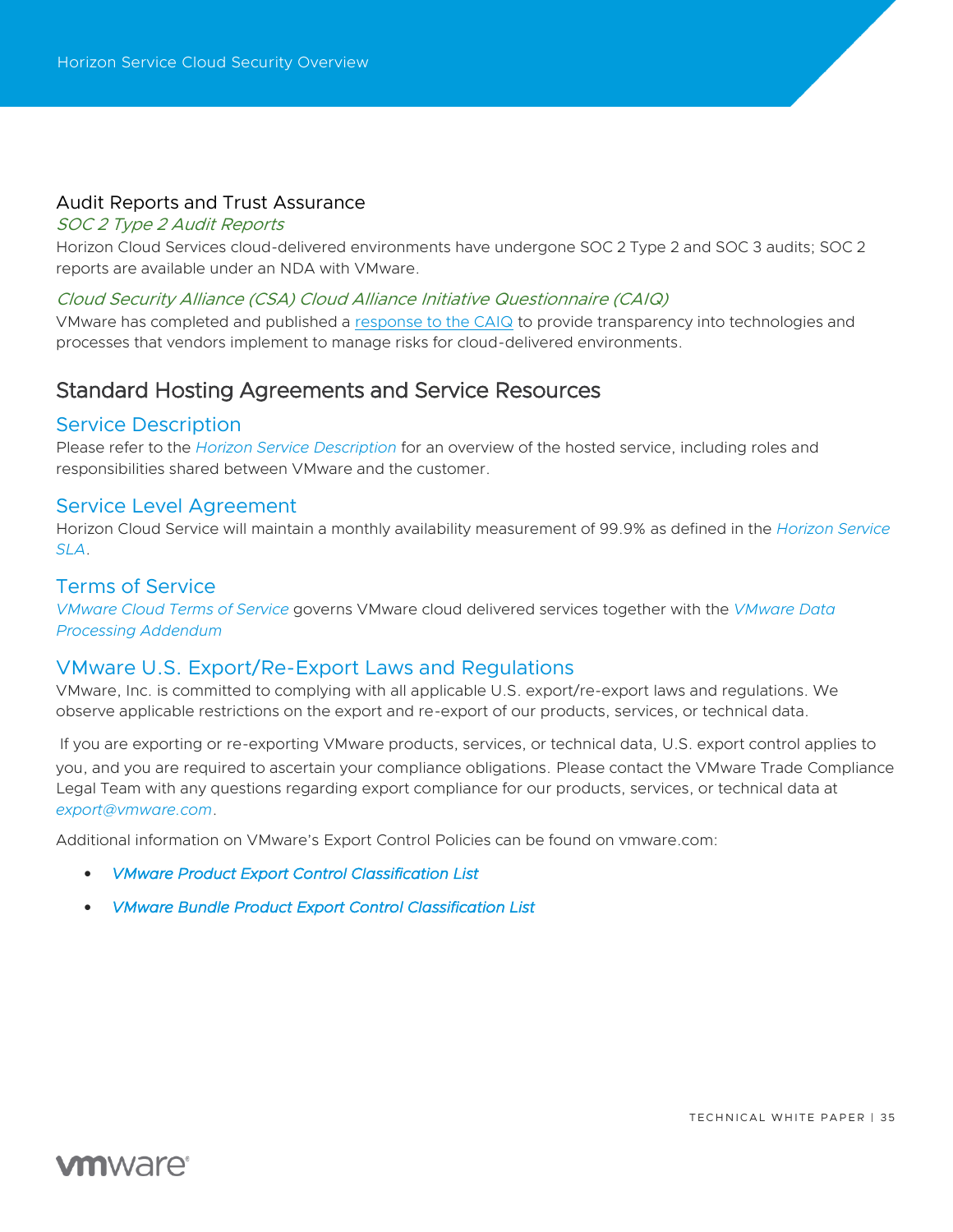#### <span id="page-35-0"></span>Export Restrictions

The U.S. Department of Commerce and the U.S. Department of Treasury administer and maintain exclusion lists. VMware does not ship products to any entity or individual, whether in the U.S. or abroad, specified on these lists.

- *[U.S. Department of Commerce Denied Persons List](http://www.bis.doc.gov/dpl/default.shtm)*
- *[U.S. Department of Commerce Denied Entity List](http://www.bis.doc.gov/entities/default.htm)*
- *[U.S. Department of Commerce Unverified List](http://www.bis.doc.gov/enforcement/unverifiedlist/unverified_parties.html)*
- *[U.S. Department of Treasury Specially Designated Nationals List](https://home.treasury.gov/policy-issues/financial-sanctions/specially-designated-nationals-and-blocked-persons-list-sdn-human-readable-lists)*
- *[U.S. Department of State Debarred List](https://www.pmddtc.state.gov/ddtc_public?id=ddtc_kb_article_page&sys_id=c22d1833dbb8d300d0a370131f9619f0)*
- *[U.S. Department of State Nonproliferation Sanctions](http://www.state.gov/t/isn/c15231.htm)*